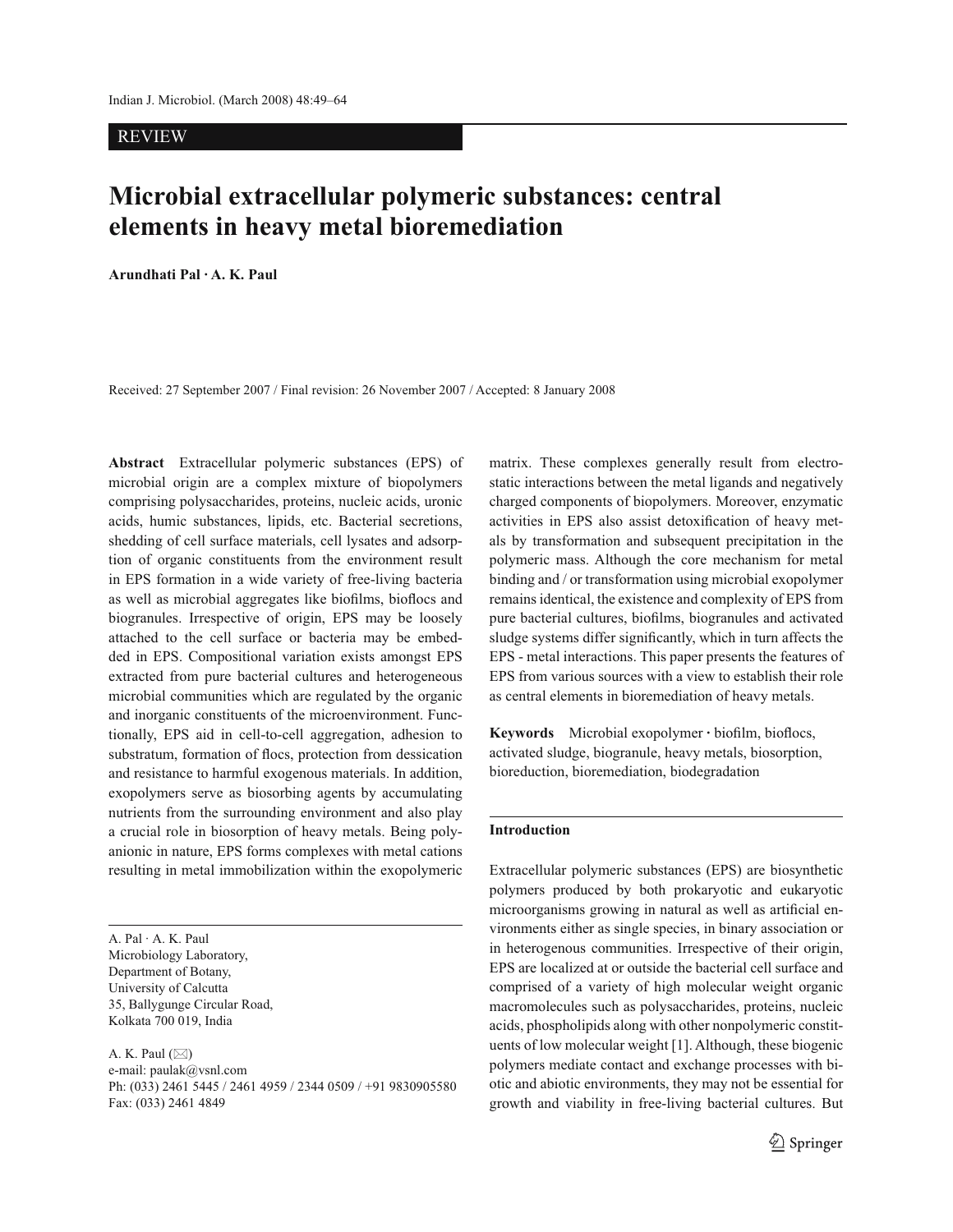during growth under natural environment, bacterial EPS play important role in cell adhesion, formation of microbial aggregates such as biofilms, flocs, sludges and biogranules [2–4] and protect cells from hostile environments. They are also involved in the degradation of particulate substances, sorption of dissolved materials including heavy metals, [5] leaching of minerals from sulphidic ores as well as biocorrosion [6].

Over the last few decades studies on the use of microorganisms for environmental restoration have primarily focused attention towards exploiting microbial potential for remediation of heavy metal contamination in both terrestrial and aquatic systems. Bioremediation of toxic metals and radionuclides from polluted sediments and waste stream employ living and / or non-living microbial biomass or isolated biopolymers as agents for biosorption [7, 8]. These relatively simple and inexpensive technologies try to exploit the cation-binding ability of microbial biomass / biopolymer to form a stable, non-toxic complex. The electrostatic interactions between the metal ligands and negatively charged biopolymeric substances outside the cells lead to formation of stable complexes. Though availability of cheap biomass and immobilization techniques have made bioremediation process advantageous, the metal-binding capacity depends on the nature of biomass preparation and availability of specific biopolymers. Moreover, microbial EPS differs both in specificity and metal-sorption capacity with only few functional groups potentially involved in cation-binding. In spite of all these constraints, the ease of application of purified EPS and that in biofilm, activated sludges or biogranules in bioremediation have demonstrated efficiency in several studies which have led to a large number of reports favoring this approach [9–16].

The aim of this review is to provide an overview of the structural and functional aspects of extracellular polymers with special emphasis on its isolation, composition, production and degradation. It also focuses attention towards the cation binding ability of EPS from isolated bacteria, biofilms, activated sludges and biogranules with an endeavor to establish the role EPS as the sole component in heavy metal bioremediation.

## **Microbial extracellular polymeric substances**

Ever since the introduction of the term, extracellular polymeric substances (EPS) have been defined variously in the literature. As early as 1982, it was coined as substances of biological origin that participate in the formation of microbial aggregates [17]. While, in relation to biofilm structure and function, it was described as "organic polymers of microbial origin, which in biofilm systems are frequently responsible for binding cells and other particulate materials together (cohesion) and to the substratum (adhesion)" [18]. In recent times, scientists believe that EPS are biopolymers resulting from different microbial processes like active secretion, shedding of cell surface materials, cell lysis and adsorption from the environment [1]. They are located at or outside the cell surface independent of their origin and are distinguished as bound EPS and soluble EPS based on their physical state [19]. In simple experimental terms,.soluble EPS can be extracted by centrifugation alone, while the bound one requires additional treatment for their extraction [1]. Metabolically, the soluble EPS are actively secreted by bacteria and are biodegradable, while the bound one remains attached to active and inert biomass or are molecules resulting from cell lysis [20].

#### Production and extraction

Production of EPS by bacteria in culture or in aggregates depends on a number of factors, such as microbial species, phases of growth, nutritional status and the environmental conditions. In *Rhodopseudomonas acidophila*, the phases of growth, substrate type and  $C/N$  ratio have influenced the anaerobic production of water-soluble EPS which was inversely proportional to bacterial dry weight. The amount of EPS produced decreased in order of the following carbon sources: benzoate >acetate >butyrate >propionate >succinate >malonate. A high NaCl concentration however resulted in more EPS production contrary to CaCl<sub>2</sub> [21]. Similarly, in anaerobically growing *Schewanella* spp. the terminal electron acceptors were found to influence the quantity and composition of capsular exopolymers. Nitrateand fumarate-grown cells produced low EPS compared to trimethylamine N-oxide (TMAO)-grown cells. During growth on TMAO, the exopolymer appear as a continuous, convoluted layer covering the entire cell surface, which influence a variety of cell interactions, including aggregation, attachment to surfaces and binding of aqueous metal species [22].

Enhanced production of EPS was induced by the socalled stressful culture conditions. This was true in biofilms of some enterobacteriaceae members where availability of carbon substrates both inside and outside the cell and balance between carbon and other limiting nutrients influenced the synthesis of EPS inside a biofilm. Presence of excess carbon and limitations of nitrogen, potassium or phosphate also promoted synthesis of EPS [2]. However, for a number of bacterial species increased EPS synthesis was found to be genetically controlled and differentially expressed genes in biofilm state regulate its composition and development.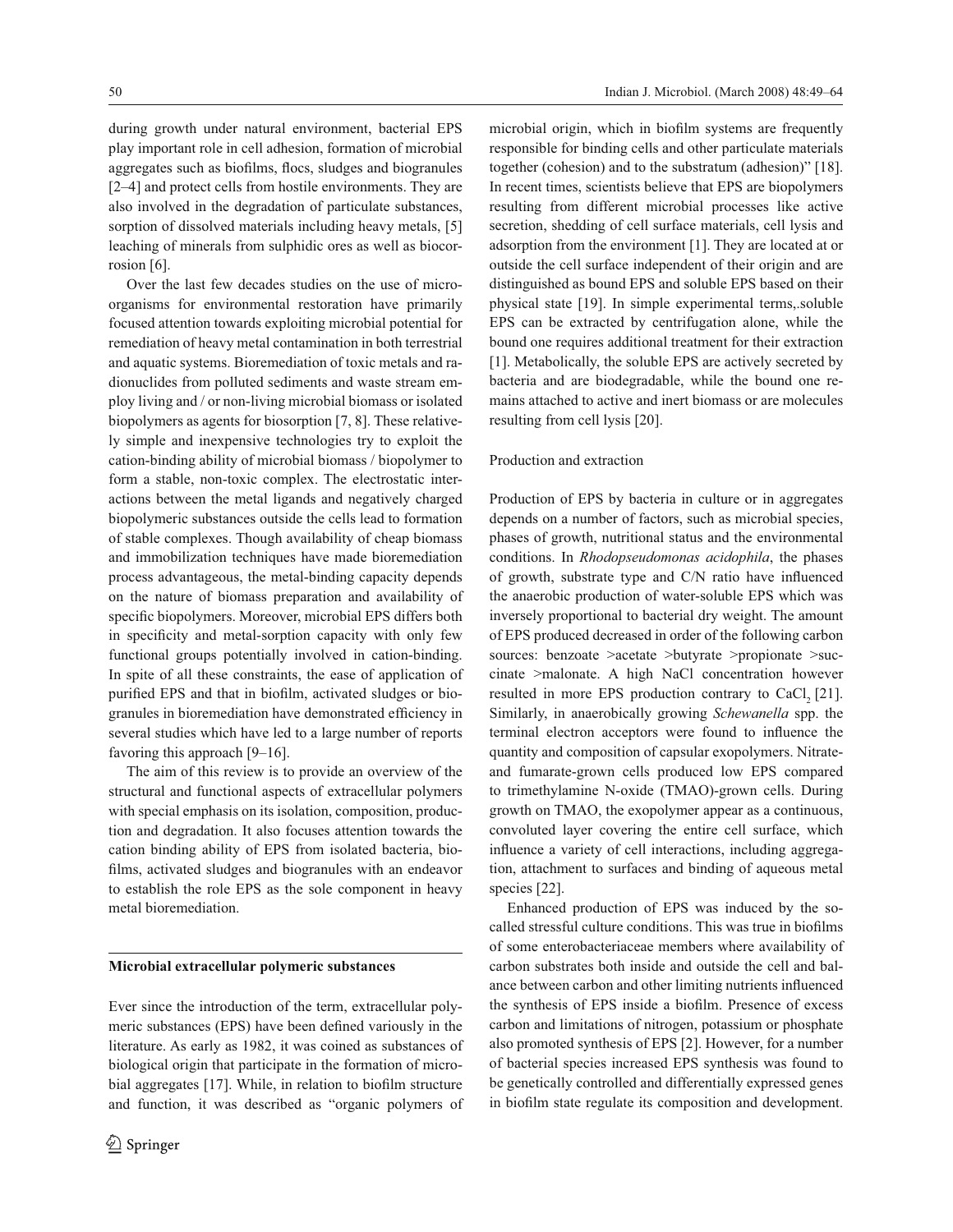Toxic substances including heavy metals stimulated the production of EPS in *Rhodopseudomonas acidophila* but reduced the cell dry weight [23]. Likewise, exposure of *Pseudomonas putida* unsaturated biofilm to chromium resulted in elevated production of extracellular carbohydrate, protein and DNA [24].

In aerobic biogranules, polymer synthesis is influenced by the type of reactors used, composition of substrate and their rate of loading, hydraulic retention time, hydrodynamic shear force, settling time and periodical feast-famine regime in sequence batch reactors (SBR), culture temperature, etc. [25, 26]. It has been postulated that environmental modifications either alter the composition of the microbial consortium by an increase or decrease in EPS producer organisms or the existing microbial community may reregulate the metabolic pathway of EPS production [27]. However, it is yet to demonstrate whether the genes for EPS production are expressed before or after bacterial granulation.

In a standard protocol, extraction of EPS is carried out following appropriate physical or chemical methods or combinations thereof. The different methods of extraction and analysis of EPS in general  $[19]$  and that of biofilm  $[28]$ in particular have been reviewed. As convention, physical methods like low- and high-speed centrifugation, blending, ultrasonication or heat treatment have often been employed in pure cultures as well as in activated sludge systems. High-speed centrifugation was most effective for bacteria in culture but not for bound EPS from microbial aggregates. However, heat treatment has been used effectively in many studies but it causes significant lysis and disruption of cells leading to the contamination of EPS. Chemical extraction methods involve the use of ethylene diamine tetraacetic acid (EDTA), cation exchange resins, NaOH and NaCl. Removal of the divalent cations, mainly Ca(II) and Mg(II) by cation exchange resin and EDTA lead to effective release of EPS in biofilm systems, activated sludge and pure bacterial cultures but use of EDTA also causes destabilization of cell wall and release of intracellular macromolecules in the EPS. Critical evaluation of protocols have emphasized that extraction by cation exchange resin seems to be the method of choice for the separation of EPS from the microbial cells [29].

In extracting EPS from aerobic/sulfate reducing and nitrifying/denitrifying biofilm samples, centrifugation with formaldehyde gave the greatest carbohydrate yield, while steam extraction yielded highest protein with insignificant cell lysis [30]. Extraction of EPS with dicyclohexyl-18 crown-6 ether which selectively binds alkaline and alkaline earth metals but not heavy metals was comparable with that of cation exchange resin extraction [31]. Removal of polysaccharide and proteins from aerobic biofilms by either EDTA or NaOH was enhanced by the alternating current especially within the first  $0.5$  h of current application [32]. To overcome the leakage of intracellular materials during extraction of EPS from *Pseudomonas fluorescens* and *Alcaligenes denitrificans* biofilms, Dowex resin and sonication were used following pretreatment with glutaraldehyde. The later act as a protectant against cell lysis and pre-treatment was effective when combined with sonication [33]. Irrespective of the methods used, the extracted EPS are further purified and analyzed to determine its macromolecular composition, physico-chemical properties and biological functions [34–36].

## Compositional analysis

In general microbial EPS from diverse sources are chemically complex and represent a mixture of macromolecules, such as proteins, polysaccharides, lipids and nucleic acids. Compositional analysis and extraction methods of EPS from pure bacterial cultures, biofilms, activated sludges and biogranules are presented in Table 1. The exopolysaccharides represent the major component of the macromolecules accounting some 40–95% of the microbial EPS [37]. Production of exopolysaccharides by diverse microbial groups growing under *in vitro* and *in vivo* conditions including biofilms have been reviewed extensively [2, 38-41].

Being composed of a number of monosaccharides and non-carbohydrate substituents, EPS are distinguished as homo- and heteropolysaccharides. While the homopolysaccharides are neutral, majority of the heteropolysaccharides are polyanionic due to the presence of either uronic acids (glucuronic acid, galacturonic acid and mannuronic acid) or ketal-linked pyruvate. Inorganic residues, such as phosphate or rarely sulphate, may also confer polyanionic status [42]. In very few cases EPS may even be polycationic, as exemplified by the adhesive polymer obtained from *Staphylococcus epidermidis* strains associated with biofilms [43]. The free, capsular and biofilm EPS of *Pseudomonas* NCIMB 2021 were found to be carbohydrate-protein copolymers [44]. The carbohydrate moieties were acidic and *O*- and *N*-acetylated with relatively less uronic acid detected in the capsular EPS compared to either biofilm or free exopolymers. *O*- and *N-*acetylation were maximum in the biofilm exopolymer. In contrast to exopolysaccharides, reports pertaining to the EPS proteins are scarce. Exopolymer from *Pseudomonas putida* biofilm were heterogenous with proteins representing the largest fraction (75%) followed by polysaccharide and DNA [45]. The EPS produced by pure cultures of bacteria isolated from the activated sludge were mainly composed of proteins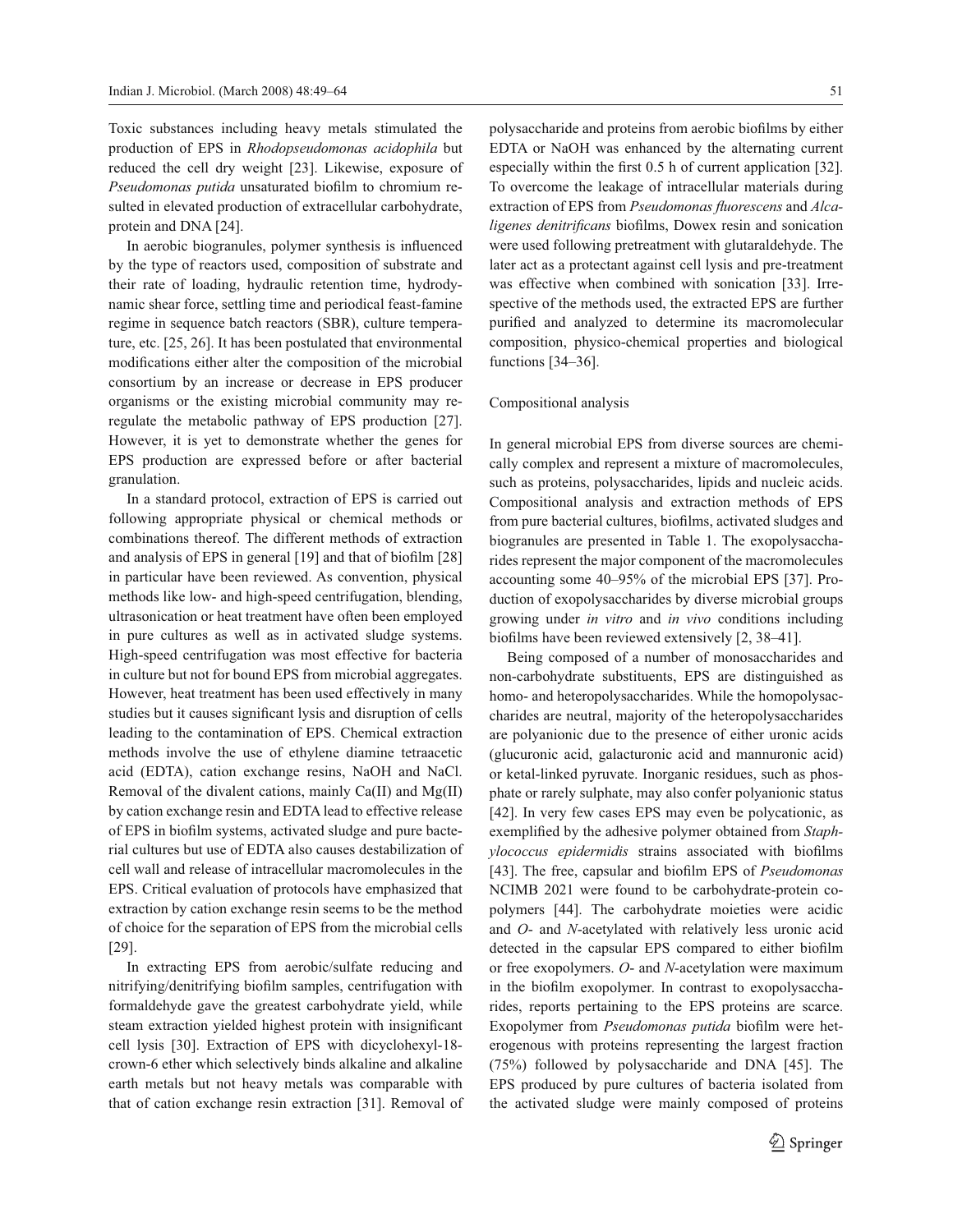| Source                                              | EPS composition                                                                        | $mg g^{-1} EPS$                    | Extraction technique                                                                                                                                                                                         | Reference |
|-----------------------------------------------------|----------------------------------------------------------------------------------------|------------------------------------|--------------------------------------------------------------------------------------------------------------------------------------------------------------------------------------------------------------|-----------|
| <b>Bacteria</b>                                     |                                                                                        |                                    |                                                                                                                                                                                                              |           |
| Hyphomonas MHS-3                                    | Neutral hexose<br>Acetyl groups<br>Uronic acid / Pyruvate /<br>Sulphate                | 710<br>75<br>$<$ 5                 | Capsular EPS removed by blending cells with EDTA<br>and NaCl, centrifuged (16000 x g, 20 min), EPS<br>precipitated with 4-vol 2-propanol, dialyzed and<br>freeze-dried.                                      | 108       |
| Methylobacterium<br>organophilum NCIB<br>11278 KC-1 | Total sugar<br>Reducing sugar<br>Protein<br>Pyruvic acid<br>Uronic acid<br>Acetic acid | 804<br>779<br>61<br>51<br>124<br>6 | EPS in culture supernatant precipitated with 2-volume<br>ethanol; precipitate dissolved in distilled water,<br>dialyzed and re-precipitated before freeze-drying.                                            | 109       |
| Alteromonas macleodii<br>subsp. fijiensis           | Neutral sugars<br>Uronic acids<br>Amino sugars<br>Proteins<br>Sulphate esters          | 420<br>380<br>16<br>40<br>50       | EPS precipitated from culture supernatant by ethanol,<br>precipitate washed with water ethanol mixture and<br>dried.                                                                                         | 110       |
| <b>Thiobacillus</b><br>ferrooxidans R1              | Total sugar<br>Lipids<br>Free fatty acid<br>Nitrogen<br>Phosphorus                     | 522<br>369<br>55<br>5<br>7         | Cells (grown in FeSO <sub>4</sub> ) homogenized (Ultra Turrax)<br>with Tris-Cl (pH 7), Zwittergent 3-12 and EGTA at<br>4°C, centrifuged (12000xg), supernatant dialyzed in<br>water (pH 2) and freeze-dried. | 6         |
| Pseudomonas sp.<br><b>NCIMB 2021</b>                | Free EPS<br>Neutral sugar<br>Protein<br>Capsular EPS<br>Neutral sugar<br>Protein       | 13.35<br>9.31<br>13.32<br>14.14    | Culture centrifuged (10,000 X g, 30 min), supernatant<br>dialysed and lyophilized (-60°C).<br>Cell pellet extracted with EDTA (10 mM), centrifuged<br>$(10,000 \times g, 10 \text{ min})$ and lyophilized.   | 44        |
| Rhodovulum sp. PS88                                 | Polysaccharides Protein<br><b>RNA</b>                                                  | 16.0<br>44.2<br>48.5               | Cell pellet shaken in phosphate buffer and centrifuged 51<br>$(5,000 \times g, 15 \text{ min}).$                                                                                                             |           |
| Pseudomonas putida                                  | Free EPS<br>Carbohydrate<br>Protein<br>Capsular EPS<br>Carbohydrate<br>Protein         | 214<br>345<br>154<br>483           | Free EPS precipitated by 2-vol ice-cold acetone from<br>culture supernatant, dialyzed and lyophilized.<br>Cells blended (5min), centrifuged (17,000 g, 20min),<br>EPS precipitated as above.                 | 57        |
| Pseudoalteromonas<br><b>CAM 025</b>                 | Neutral sugars<br>Proteins<br>Uronic acid<br>Sulphates                                 | 740<br>20<br>220<br>50             | Culture supernatant pressure filtered (cellulose nitrate<br>filter), EPS precipitated by cold ethanol (-2°C).                                                                                                | 25        |
| Acinetobacter sp. 12S                               | Carbohydrate<br>Pyruvic acid<br>Uronic acid<br>Fatty acid<br>Mineral component         | 445<br>36<br>67<br>94<br>243       | Culture dialyzed and centrifuged (12,000 x g, 10)<br>min), supernatant concentrated, EPS precipitated by<br>1.5 isopropanol, washed and dried.                                                               | 111       |
| Enterobacter cloacae                                | Polysaccharides<br>Proteins<br>Nucleic acids<br>Uronic acids                           | 22.0<br>130.0<br>28.0<br>56.0      | Sonication (40W, 2 min) of bacterial suspension in<br>ultra pure water, centrifugation (20 000 x g, 20 min)<br>and supernatant re-centrifuged (10,000 x g, 1 min).                                           | 46        |
| Serratia marcecens                                  | Polysaccharides<br>Proteins<br>Nucleic acids<br>Uronic acids                           | 40.0<br>206.0<br>21.0<br>7.0       |                                                                                                                                                                                                              |           |

**Table 1** Extraction and biochemical composition of EPS from different microbial resources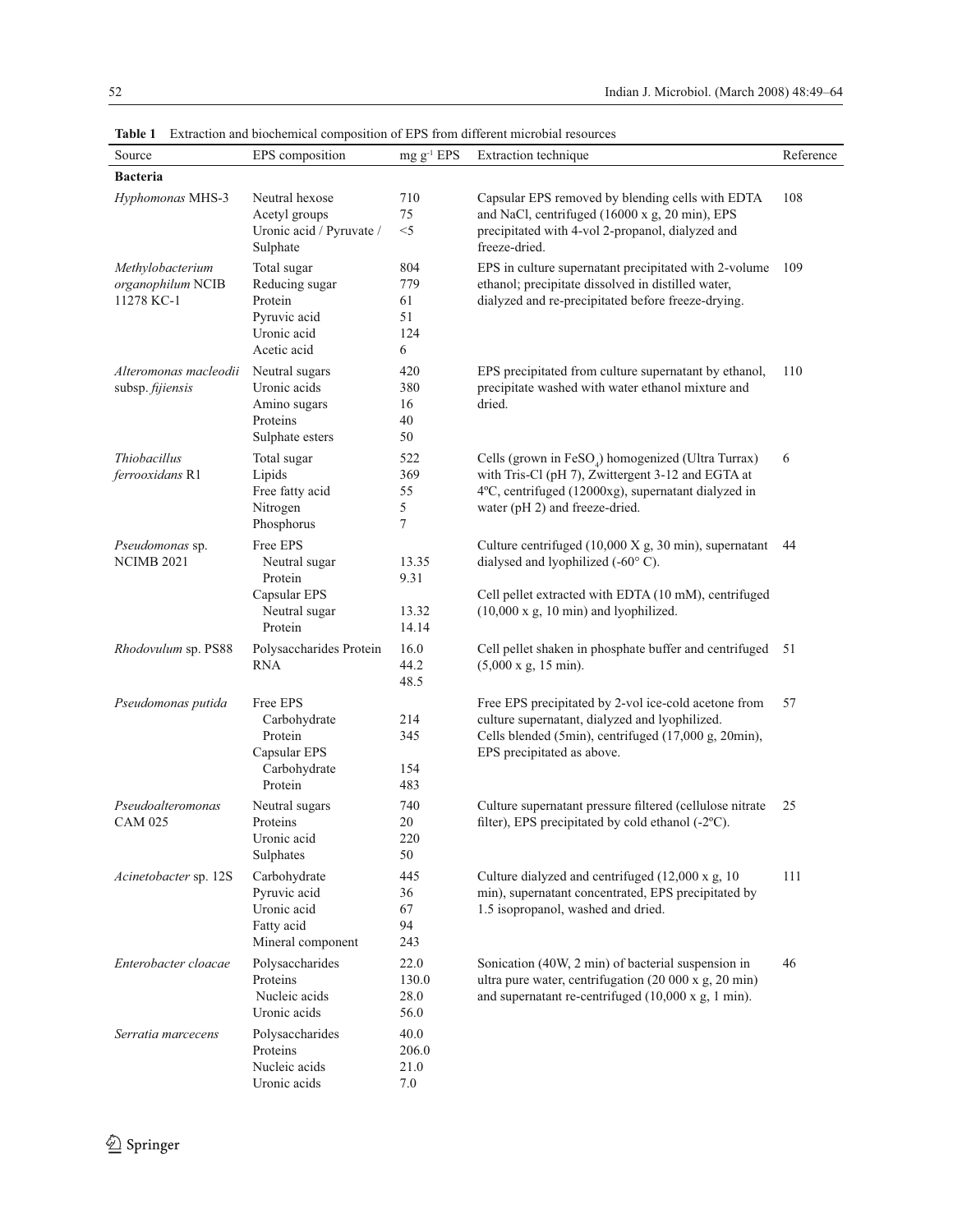| таріе т<br>(Continued)                                     |                                                                              |                                     |                                                                                                                                                                                         |           |
|------------------------------------------------------------|------------------------------------------------------------------------------|-------------------------------------|-----------------------------------------------------------------------------------------------------------------------------------------------------------------------------------------|-----------|
| Source                                                     | EPS composition                                                              | mg $\mathbf{g}^{\!-\!1}$ EPS        | Extraction technique                                                                                                                                                                    | Reference |
| Rhodopseudomonas<br>acidophila                             | Carbohydrate<br>Protein<br>Nucleic acid                                      | 6.5<br>58.4<br>5.4                  | Cell pellet extracted in 2% EDTA and centrifuged<br>$(12,000$ rpm, 30 min).                                                                                                             | 36        |
| Sludge                                                     |                                                                              |                                     |                                                                                                                                                                                         |           |
| Aerobic activated<br>sludge                                | Carbohydrate<br>Protein<br>Humic substances<br>Uronic acid<br><b>DNA</b>     | 40.5<br>54.6<br>50.4<br>4.2<br>0.35 | Sludge treated with formaldehyde and NaOH (1N,<br>$4^{\circ}$ C, 3h), centrifuged (20,000 x g, $4^{\circ}$ C, 20 min),<br>filtered through 0.2µm membrane, dialyzed and<br>lyophilized. | 34        |
| Activated sludge                                           | Polysaccharide<br>Protein<br>Humic acid<br>Uronic acid<br>Nucleic acid       | 140<br>343<br>61<br>15<br>46        | Sonication (40W, 2 min) of concentrated sludge in<br>ultra pure water, centrifugation (20,000 x g, 20 min,<br>4°C), solution of EPS stored at -18°C.                                    | 46        |
| Aerobic granular<br>sludge                                 | Protein<br>Carbohydrate<br>Total organic carbon                              | 210<br>26<br>203                    | Sludge homogenized (phosphate buffer, 10 min, 980)<br>rpm), adjusted to pH 11 (1M NaOH), heated at 80°C<br>for 30 min and centrifuged.                                                  | 100       |
| <b>Biofilm</b>                                             |                                                                              |                                     |                                                                                                                                                                                         |           |
| Unsaturated biofilm<br>of <i>Pseudomonas</i><br>aeruginosa | Proteins<br>Polysaccharide<br><b>DNA</b>                                     | 178<br>525<br>529                   | Biofilm broken by vigorous vortexing in 0.9% NaCl +<br>EDTA, centrifuged $(12,000 \text{ x g}, 30 \text{ min}, 4^{\circ}\text{C})$ .                                                    | 54        |
| Cyanobacterial mat                                         | Polysaccharide<br>Protein<br>Uronic acid<br>Organic carbon<br>Total nitrogen | 305<br>127<br>118<br>88<br>18       | Fresh samples extracted with 10% NaCl (15<br>min, 40°C), centrifuged (8,220×g, 15 min, 4°C),<br>supernatant precipitated with ethanol and dialyzed.                                     | 112       |

**Table 1** (*Continued*)

and low quantities of polysaccharides and uronic acids in comparison with EPS extracted from activated sludges [46]. Differences in protein composition of capsular, biofilm and free EPS of *Pseudomonas* NCIMB 2021 were confirmed by polyacrylamide gel electrophoresis (SDS-PAGE) and Fourier transform infrared (FTIR) spectroscopic analysis [44]. The protein profiles of EPS extracted from glucose and acetate-fed activated sludge showed distinctive differences between the specific proteins from the two carbon sources [47]. Activated sludge floc was reported to immobilize and accumulate large amounts of enzymes in EPS matrix [48]. Likewise,extracellular enzymes like hydrolases, lyases, glycosidases, esterases, etc. have readily been observed in the EPS matrix of biofilms [49, 50].

The EPS matrix of *Rhodovulum* sp. PS88, a marine photosynthetic bacterium contained a relatively high amount of RNA as a major constituent in addition to protein and sugars [51]. Continuous cultivation of the strain PS88 under aerobic condition in the dark led to a high production of exocellular RNA which attained a concentration of 460 mg / L of the medium [52]. Production of extracellular DNA (eDNA) as a component of EPS has been proved to be essential for saturated biofilm stability during the early stages of biofilm growth [53].while, the unsaturated biofilm of *Pseudomonas aeruginosa*, *Pseudomonas putida*, *Rhodococcus erythropolis* and *Vivrio paradoxus* contained eDNA along with polysaccharides and protein when grown as either single- or dual-species [54, 55]. Epifluorescence and electron microscopy revealed a stable filamentous network of eDNA closely bound to the cell surface of environmental bacterial isolates indicating a new function of extracellular DNA, possibly as a structural component.

# **Interactions of EPS with heavy metals**

Removal of heavy metals from the environment using microbial biosorbents has been studied extensively as a major challenge in bioremediation. Extracellular polymeric substances produced by many microorganisms are of particular relevance to the bioremediation process because of their involvement in flocculation and binding of metal ions from solutions [56, 57]. The use of isolated biopolymers in biosorption phenomenon seems to be more economical, effective and safe alternative to chemical methods such as precipitation, coagulation, ion exchange, electrochemical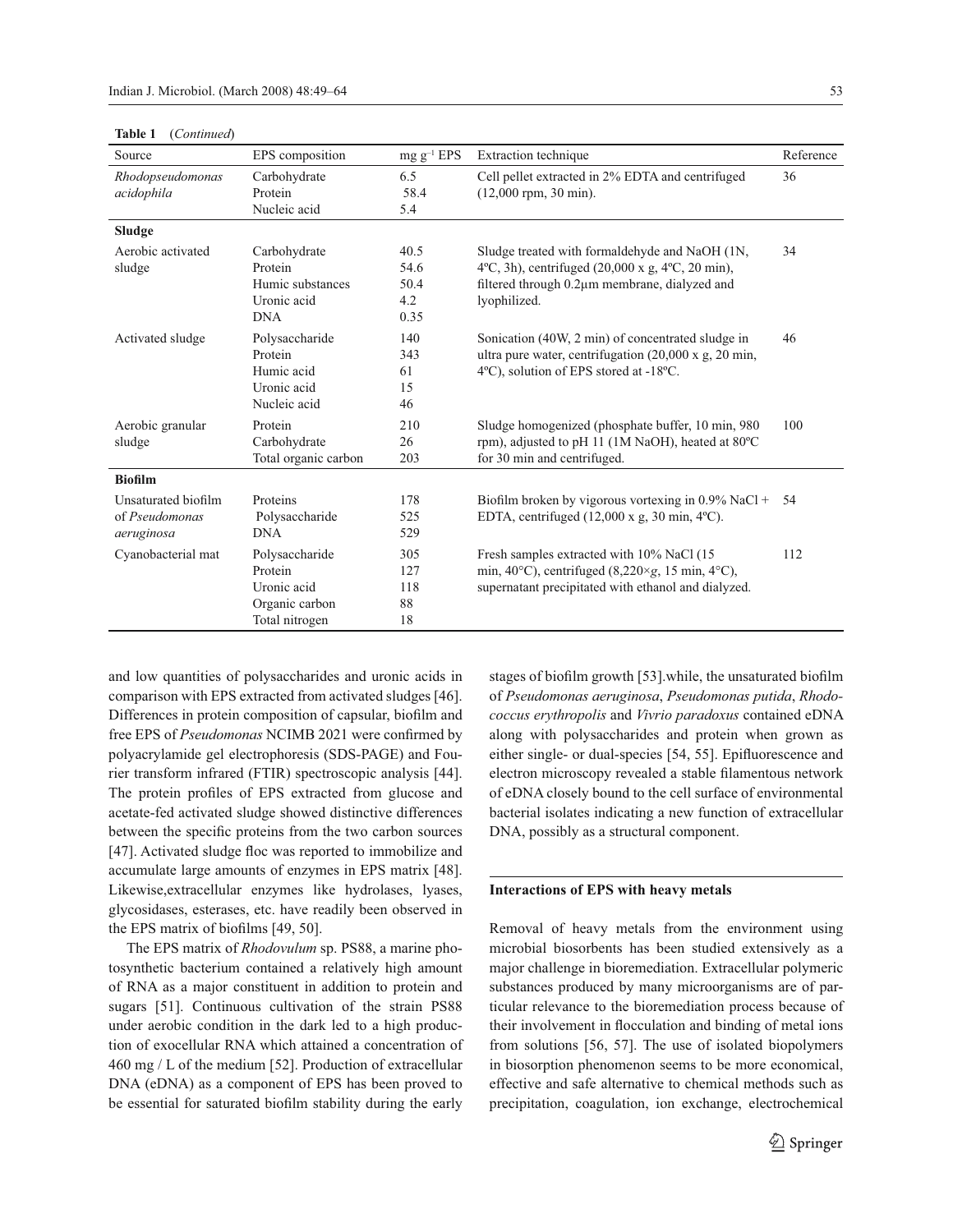and membrane processes. As a non-living sorbent, EPS is preferred for its easy availability in the treatment process and avoidance of pathogenecity issues of the organism concerned [58].

Exopolysaccharides and other biopolymers exhibit excellent metal-binding properties with varying degrees of specificity and affinity. The binding of cations to bacterial biopolymers generally occurs through electrostatic interaction with negatively charged functional groups such as uronic acids, phosphoryl groups associated with membrane components or carboxylic groups of amino acids. In addition, there may also be cationic binding by positively charged polymers or coordination with hydroxyl groups. Extracellular polymers surrounding the cells were able to chelate some metals and bind them to the cell surface [59].

Exopolymers of aquatic microorganisms act as polyanions under natural conditions by formation of salt bridges with carboxyl groups of acidic polymers (polysaccharides containing uronic acids) or by forming weak electrostatic bonds with hydroxyl groups on polymers containing neutral carbohydrates. Although bacterial EPS have been shown to exhibit selectivity in complexing metal ions, in most cases, the type of macromolecules playing a key role in metal binding has not been determined. While, a large number of metals have been reported to cross-link polysaccharide [60], protein part of EPS also plays a major role in complexation of metal ions [61]. Proteins rich in acidic amino acids, including aspartic and glutamic acid, also contribute to the anionic properties of EPS. Nucleic acids are polyanionic due to the phosphate residues in the nucleotide moiety. As negatively charged components of EPS, uronic acids, acidic amino acids and phosphate-containing nucleotides are expected to be involved in electrostatic interactions with multivalent cations [62].

# **EPS and heavy metal immobilization**

The structural and compositional variations amongst EPS from diverse microbial cells and aggregates have attracted special attention for their possible utilization in heavy metal binding and bioremediation. The central role of these biopolymers from planktonic cells, biofilms, activated sludge and biogranules in metal biosorption and / or transformation are discussed under the following sections with brief consideration of their potential applications.

## Metal sorption by planktonic cell EPS

Extracellular polymers of bacterial origin are plausible carriers for metals in soil or aquifer systems. A wide variety of bacteria in culture have been shown to produce various biopolymers. Metal binding by these growing cultures, intact biomass or isolated biopolymers have been evaluated (Table 2). Batch adsorption isotherms were employed to screen polymers of 13 bacterial strains, including five subsurface isolates for their ability to mobilize lead and cadmium adsorbed to an aquifer sand. Metal adsorption by over 90% was achieved at an extracellular polymer concentration of 10.6 mg l−1. The sorption isotherm indicated a low affinity for the sand sorbent and suggested that the polymer would be mobile in the porous sand medium [63]. Under conditions of unbalanced growth, *Rhizobium etli* M4 [64] produced large quantities of EPS differentiated as a capsular form (EPScap) and a more freely dispersed soluble EPS. Cells and capsular EPS rapidly bound Mn(II) ions and preferentially to  $Pb(II)$  and  $Cu(II)$ , but showed higher affinity for Pb(II) [65]. *Paenibacillus polymyxa* (P13), a strain isolated from fermented sausages, produced EPS (mannose polymer) under hyperosmotic stress which showed strong ability to bind Cu(II) [66] and the maximum binding capacity was double than those reported for other members of the Bacillaceae [56, 67]. Likewise, *Paenibacillus jamilae* CECT 5266 grown in aqueous extracts of two-phase olive mill waste (TPOMW) produced EPS capable of absorbing heavy metals in the following order from a multi-metal sorption system: Pb>Cd>Cu>Zn>Ni>Co. Lead was preferentially complexed by the polymer  $(228 \text{ mg g}^{-1})$  [68].

Cyanobacterial cells possessing a thick capsular polysaccharide investment outside the cell contain large number of binding sites for trapping metal ions and are quite promising in heavy metal bioremediation. The released polymeric substances (RPS) in cyanobacterial members are complex heteropolymers composed of several monosaccharides (glucose, galactose, mannose, ribose, arabinose, xylose, fucose and rhamnose) and abundant uronic acid subunits like glucuronic acid and galacturonic acid which owing to their carboxyl groups, efficiently bind metals. Additional methyl and / or amino sugars are sporadically been found. Among eleven unicellular and filamentous RPS-producing cyanobacteria *Cyanothece* CE 4 and *Cyanospira capsulate* showed quick and effective Cu(II) adsorption [40].

The anaerobic sulphate reducing bacteria (SRB) are of considerable interest in biotechnology. Marine isolates of SRB released EPS in the liquid media during growth which formed complex with Ni(II), Cr(VI) and Mo(IV). High molybdenum content was detected in the EPS than other metals and it was assumed to be complexed with the uronic acids present in the EPS [69]. Kinetics of Cu(II) and Zn(II) biosorption by *Desulfovibrio desulfuricans* was studied and scanning electron micrographs indicated that metal biosorption may be related to the production of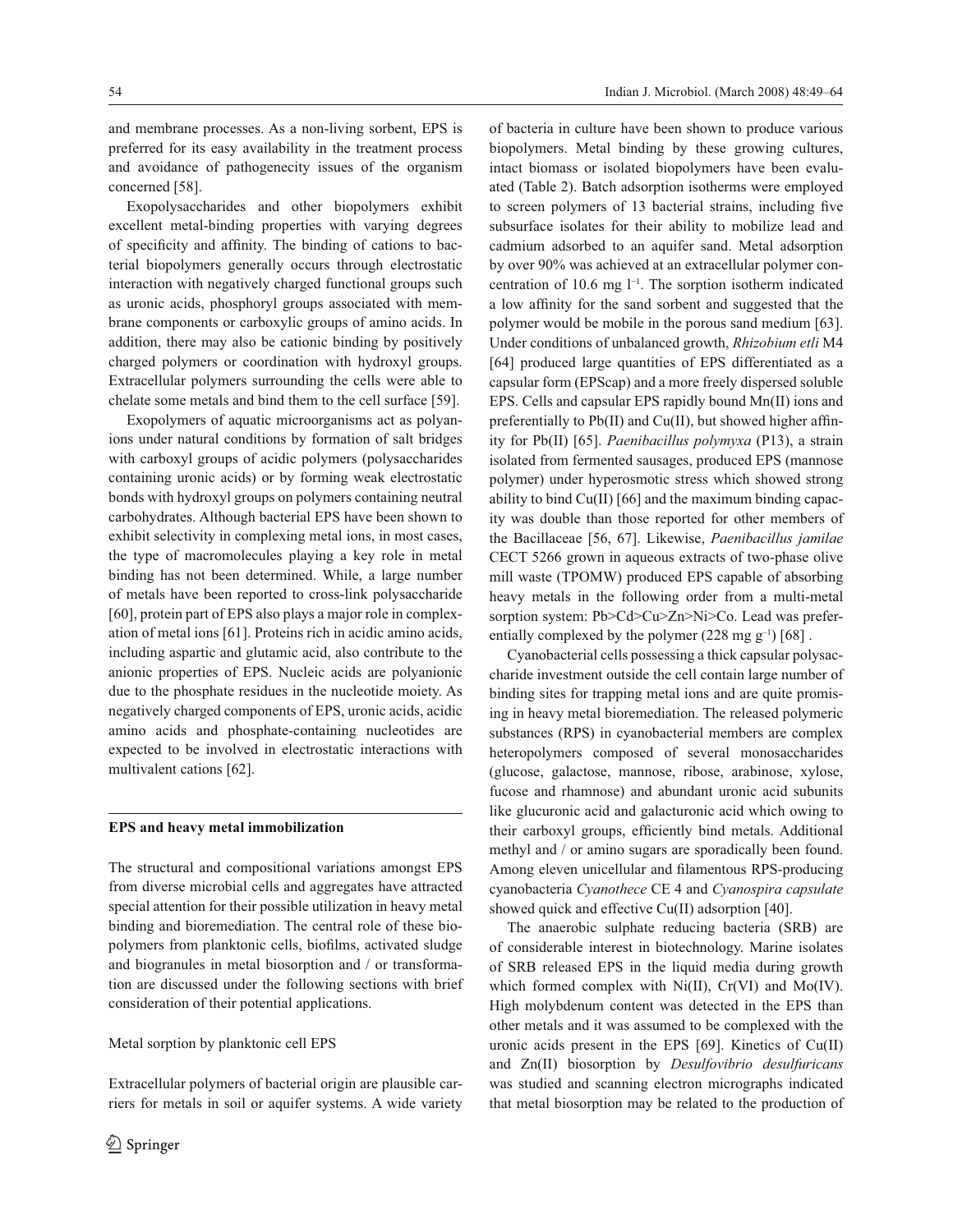|                                           | Metal                                                    | Amount, mg $g^{-1}$               |                                                                                                                                                                                   |           |
|-------------------------------------------|----------------------------------------------------------|-----------------------------------|-----------------------------------------------------------------------------------------------------------------------------------------------------------------------------------|-----------|
| EPS producer                              | biosorbed                                                | <b>EPS</b>                        | Remarks                                                                                                                                                                           | Reference |
| Marine sulphate<br>reducing bacteria      | Mo(VI)<br>Ni(II)<br>Cr(III)                              | 2.14<br>0.43<br>0.2               | Metal-binding by growing cultures, analyzed by energy<br>dispersive x-ray analysis (EDAX).                                                                                        | 69        |
| Methylobacterium<br>organophilum          | Pb(II)<br>Cu(II)                                         | 184.2<br>200.3                    | Biosorption equilibrium attained after 30 min at neutral pH.<br>Uronic, pyruvic and acetic acid helped in metal binding.                                                          | 109       |
| Alteromonas macleodii<br>subsp. fijiensis | Pb(II)<br>Cd(II)<br>Zn(II)                               | 316<br>125<br>75                  | Sorption studied in single and bi-component mixtures.<br>Langmuir model indicated same binding site for Zn and Cd,<br>preferential binding of Pb in bi-metallic state.            | 110       |
| Pseudomonas<br>aeruginosa Cu <sup>r</sup> | Cu(II)                                                   | 320                               | EPS of Cu-resistant strain (Cu <sup>r</sup> ) showed better metal-<br>binding ability than the sensitive one (Cu <sup>s</sup> ).                                                  | 113       |
| Rhizobium etli M4                         | Mn(II)                                                   | 67                                | Sorption equilibrium attained after 3h at pH 5.2-5.8.<br>Isotherm obeyed both Langmuir and Freundlich models and<br>depends on anion in the order: sulphate > nitrate > chloride. | 65        |
| Enterobacter cloaceae<br>AK-I-MB-71a      | Cr(VI)                                                   | 8.3                               | Optimum EPS production and metal binding in 100 mg/L<br>Cr(VI), X-ray fluorescence spectrometry confirmed metal<br>sorption.                                                      | 114       |
| Chryseomonas luteola<br>TEM05             | Cd(II)<br>Co(II)                                         | 64.1<br>55.2                      | Sorption by immobilizing EPS in calcium alginate beads.<br>Langmuir isotherm model fitted the experimental data.                                                                  | 13        |
| Paenibacillus<br>polymyxa P13             | Cu(II)                                                   | 1602                              | EPS production associated with hyperosmotic stress leading<br>to metal sorption. Adsorption isotherm obeyed Langmuir<br>model. Optimum sorption at pH 6 and 25°C.                 | 66        |
| Paenibacillus jamilae<br><b>CECT 5266</b> | Pb(II)<br>Cd(II)<br>Cu(II)<br>Zn(II)<br>Ni(II)<br>Co(II) | 228<br>55<br>40<br>37<br>15<br>10 | EPS produced using two-phase olive oil mill waste as<br>substrate, showed preferential binding to lead in multi-<br>metal sorption system.                                        | 68        |

**Table 2** Metal-binding potential of EPS produced by bacteria in culture

EPS [70]. Polarographic analysis of the culture filtrate of *Desulfococcus multivorans* indicated substantial production of an extracellular copper-binding compound. However, the partially purified compound was not the sole molecule for metal acquisition by the bacterium [71].

In *Rhodopseudomonas acidophila*, EPS having a higher protein content than carbohydrate was produced when the organism was grown in presence of toxic Cu(II), Cd(II) and Cr(VI). The protein in the EPS was suggested to be the major metal-binding component which increased simultaneously with the removal of metal ions keeping the carbohydrate content unaltered [23]. Using attenuated total reflectance Fourier transform infrared (ATR-FTIR) spectroscopic techniques, it was recently found that nucleic acid in EPS produced by *Bacillus subtilis* ATCC 7003 and *P. aeruginosa* PAO1 form monodentate complexes with Fe centers on goethite (α-FeOOH) [72]. Correspondence between spectral data and quantum chemical calculations demonstrate that phosphodiester groups of nucleic acids mediate the binding of EPS to mineral surfaces.

#### Biofilm EPS and metal binding

Biofilm originates when a mass of microbial cells immobilized in the heterogeneous mass of EPS gets attached to a solid surface. They commonly occur in natural environments as coatings around the soil particles, in water-sediment interface, on surfaces of bioreactors, industrial production processes, sewers, etc. [2, 73]. In nature monospecies biofilms are rare and majority comprised of a mixture of microbial species which may also include higher trophic groups of protozoans and metazoans [74]. Besides water (nearly 97%) and microbial cells, biofilm matrix is complexed with secreted polymers, nutrients and metabolites, cell lysis products, particulate material and detritus from the surrounding surfaces. Biofilm EPS containing all major classes of macromolecules are anionic in nature due to the presence of uronic acids or ketal-linked pyruvates and ionisable functional groups which interact with other molecules, minerals and heavy metals [75, 76]. Several experimental findings have established that biofilm EPS plays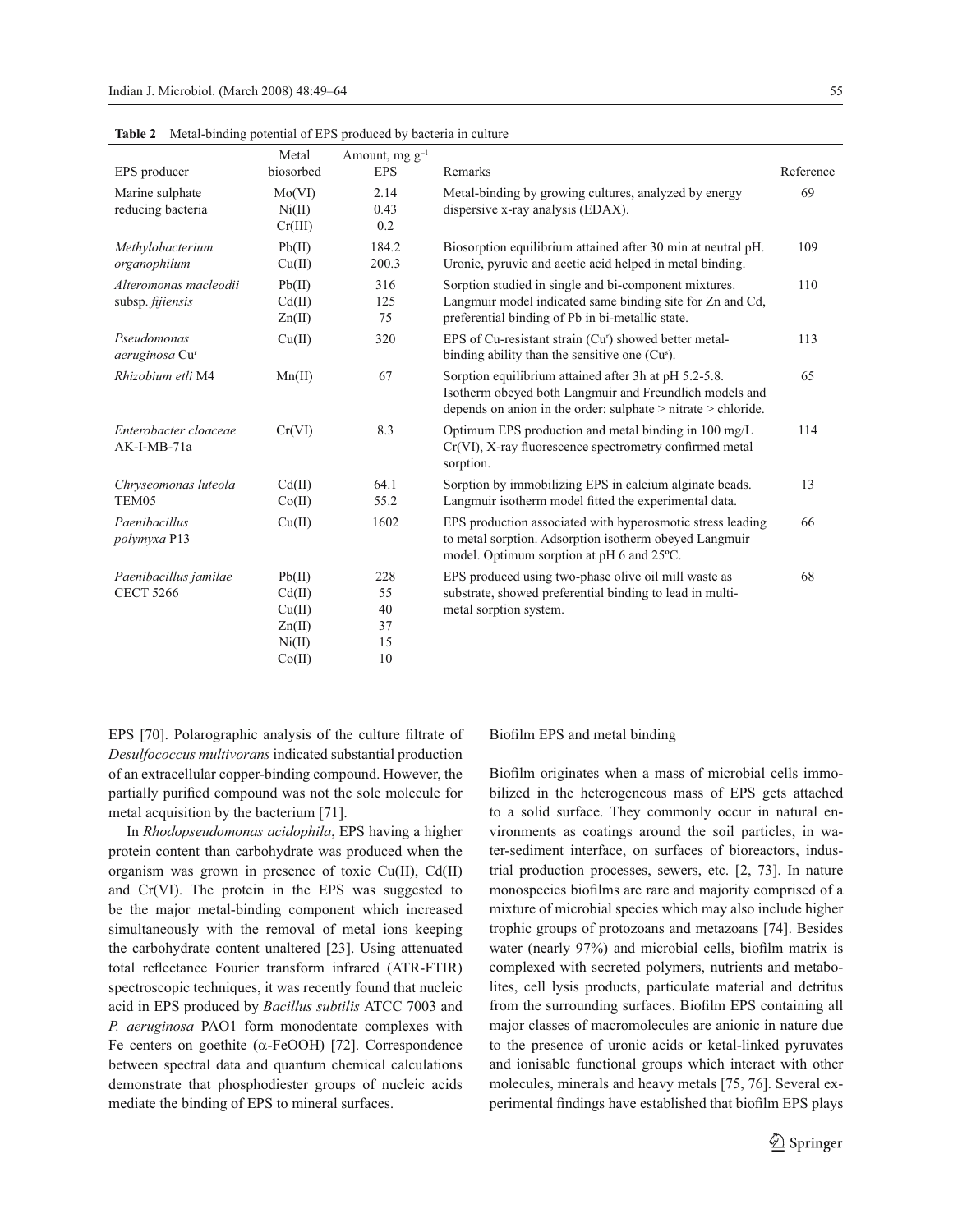a substantial role in the sorption of inorganic substances and assist in the biomineralization of metal ions (as sulphides, phosphates, carbonates, oxides and hydroxides), thus concentrating and depositing fine grained minerals within the matrix (Table 3). Several stereoscopic as well as microscopic techniques are employed for describing the elemental composition and localization of the metal precipitate trapped in the biofilm matrix  $[10]$ .

Metal binding to biofilm EPS is influenced by surrounding pH, metal concentration, presence of organic matter and biomass. In addition, carbohydrate : protein (C/P) ratio also plays a significant role in monitoring the state of biofilm process to remove heavy metals in the wastewater. In batch experiments, binding of Cu(II), Pb(II) and Ni(II) occurred with lowering of C/P ratio of EPS when exposed to Cu and Pb ions [77]. Using a rotating-disk biofilm reactor it was demonstrated that biofilms were more resistant to Cu, Pb and Zn than the stationary-phase or logarithmically growing planktonic cells [78]. The EPS encasing a biofilm protect cells from heavy metal stress by binding the metal ions or by retarding their diffusion within the biofilm. Metals (Fe, Au, La, Cu) bound to biofilm of *Pseudomonas aeruginosa* PAO1 significantly exceeded those bound by planktonically grown cells [77, 79].

Autotrophic biofilms accumulate substantial quantities of metals from contaminated water. Biofilms in running water sorbed three to five times more Cd than in still water. Cd(II) sorption was 75% greater in high-biomass biofilm and light enhanced metal sorption by 40%. Metal toxicity to photosynthesis was evident in thin biofilms but photosynthesis by

| Biofilm type                               | Biofilm support / analysis                                                                                                                                                                                                          | Metal sorption / reduction                                                                                                                                    | Reference |
|--------------------------------------------|-------------------------------------------------------------------------------------------------------------------------------------------------------------------------------------------------------------------------------------|---------------------------------------------------------------------------------------------------------------------------------------------------------------|-----------|
| Citrobacter sp.                            | Biofilms grown in carbon-free continuous culture in<br>an air-lift fermentor using raschig rings as support,<br>scanning electron microscopic (SEM) and confocal<br>laser scanning microscopic (CLSM) analysis<br>confirmed uptake. | Uptake of 0.18 mM UO <sub>2</sub> via uranyl<br>phosphate which subsequently removed<br>Ni(II) by intercalative ion-exchange to<br>uranyl phosphate crystals. | 115       |
| Pseudomonas<br>aeruginosa<br><b>CMG156</b> | Biofilms grown on polyvinyl chloride (PVC)<br>cylinders, scanning electron microscope with<br>energy-dispersive X-ray microanalysis confirmed Cu<br>sorption.                                                                       | Sorption of 85% of initial 6.39 mg Cu(II) $l^{-1}$                                                                                                            | 116       |
| <b>Burkholderia</b><br>cepacia             | Biofilms formed on hematite and alumina surfaces,<br>x-ray microprobe analysis. EXAFS (extended x-ray<br>absorption fine structure) data and TEM showed<br>metal binding.                                                           | 90% of the total Pb uptake occurred at pH<br>< 4.5, nanoscale crystals of pyromorphite<br>$(Pbs(POa)3(OH))$ formed on the biofilm.                            | 117       |
| Desulfovibrio<br>desulfuricans             | Biofilm grown in anaerobic condition using two<br>flat-plate flow reactors filled with either hematite or<br>quartz or both                                                                                                         | Pb(II) immobilization more on quartz<br>than hematite; Pb(II) deposits partially<br>reoxidized in hematite biofilms                                           | 118       |
| Escherichia coli<br><b>PHL628</b>          | Biofilms grown under batch and continuous system<br>in microwell dishes, two-photon laser scanning<br>microscopy (2P-LSM) used for detection of metal                                                                               | $Zn(II)$ distributed evenly in thin biofilms<br>but in thick ones zinc was located only at<br>the surface with depth $\leq 20 \mu m$ .                        | 119       |
| Photosynthetic<br>biofilm                  | Sand blasted glass plates used as support, flame<br>atomic absorption spectroscopic (FAAS) analysis<br>adopted for metal sorption.                                                                                                  | Adsorption of 3.2 mg Zn $(II)$ $g^{-1}$ dry biofilm<br>in 12 h dark and 12 h light treatment                                                                  | 16        |
| Mixed biofilm                              | Biofilm developed on rotating drum reactors,<br>microbial communities identified using ARISA<br>(automated ribosomal intergenic spacer analysis).                                                                                   | Cu(II) uptake 25-31% of initial 100, 200<br>$& 500$ ppb, copper contamination inhibited<br>EPS production in biofilm                                          | 120       |
| Pseudomonas<br>aeruginosa PAO1             | Single layered biofilm on zinc selenide (ZnSe) prism<br>surface; metal-binding observed using attenuated<br>total reflectance infrared spectroscopy (ATR-IR).                                                                       | Cr(III) binding more than Ni(II) and Co(II),<br>Cr binding causes contraction of EPS and<br>move cells closer to ZnSe surface.                                | 121       |
| Arthrobacter<br>viscosus                   | Mini-columns partially filled with granular activated<br>carbon (GAC) and/or zeolite served as support in a<br>continuous flow system, interactions between metal<br>ions and functional groups confirmed by FTIR.                  | Maximum uptake values ranged from<br>$0.57 - 3.58$ mg Cr g <sup>-1</sup> Support.                                                                             | 122       |
| Escherichia coli<br><b>PHL628</b>          | Biofilms grown in batch and continuous system<br>in microwell dishes, detection of Cu by scanning<br>electrochemical microscope (SECM).                                                                                             | Cu(II) was located in the upper region of<br>the biofilm with a penetration depth<br>$<150 \mu m$ .                                                           | 123       |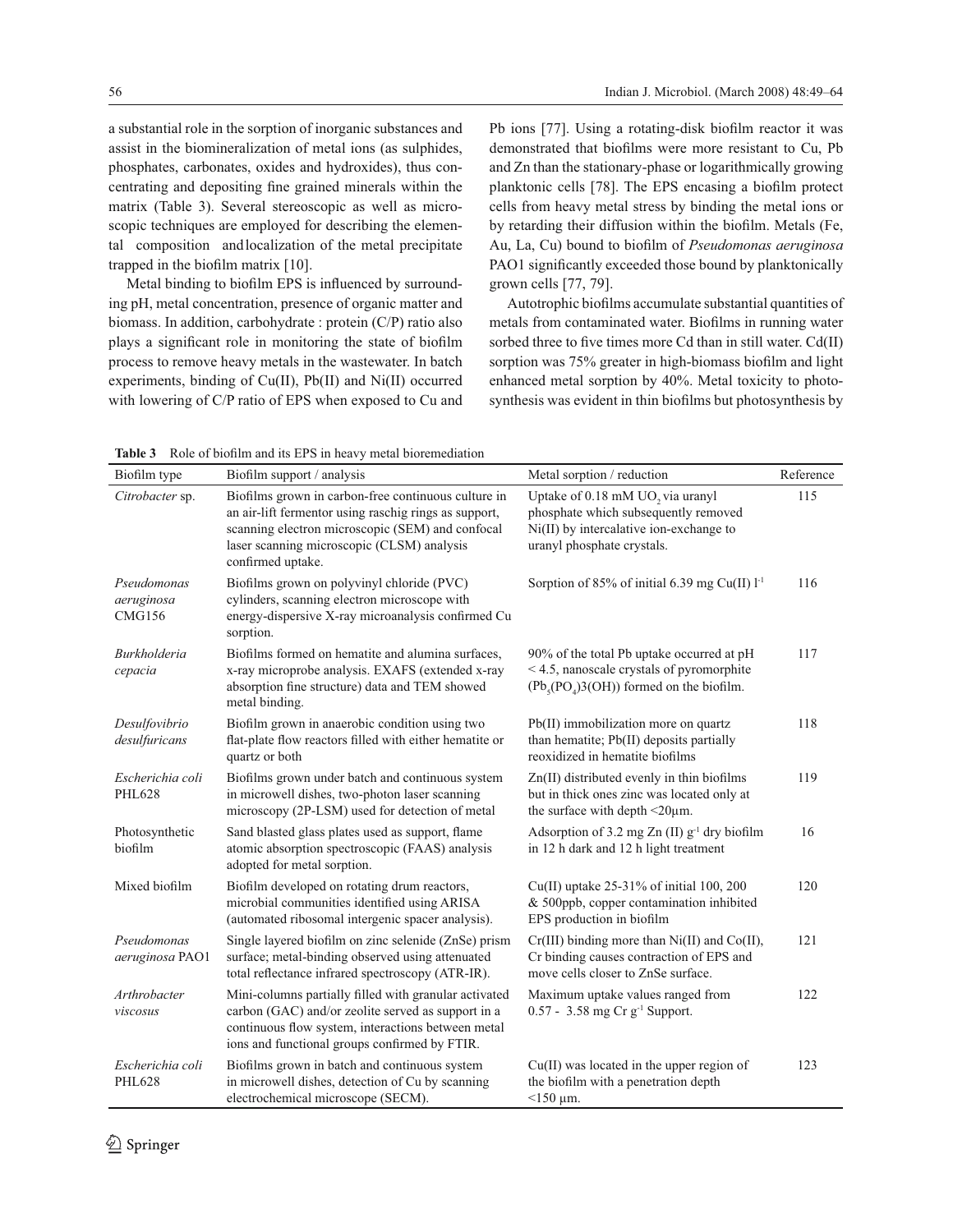thicker biofilms occurred even at 100 μg·Cd  $l^{-1}$  [80]. A longperiod x-ray standing wave technique was applied to probe the allocation of Pb(II) in *Burkholderia cepacia* biofilms growing on hematite ( $\alpha$ -Fe<sub>2</sub>O<sub>3</sub>) or corundum ( $\alpha$ -Al<sub>2</sub>O<sub>3</sub>) surfaces and determine quantitatively the partitioning of Pb(II) at the biofilm-metal oxide interface [81]. The reactive sites on the metal oxide surfaces were activated by the formation of a monolayer biofilm and thus form a dominant sink for Pb(II) ions at submicromolar concentrations.

Immobilization of precipitated metal sulphide inside a biofilm of sulphate reducing bacteria is considered an effective method to reduce the mobility of metal ion in wastewater [82]. In a stirred tank bioreactor growth of SRB biofilm with Cd(II) and sulphate led to accumulation of CdS and simultaneous increase in protein and polysaccharide content in biofilm, indicating sulphide precipitation and entrapment by biofilm EPS. Similarly binding of Cu took place through precipitation of CuS at the biofilm surface or in the liquid phase, followed by entrapment of precipitated CuS by the polymer [83].

#### Metal remediation by activated sludge EPS

Activated sludge process, the common biological process of wastewater treatment, involves degradation of organic pollutants under aerobic conditions by a community of microorganisms contained in flocs. Floculation represents a major portion of the activated sludge and are composed of heterotrophic bacteria belonging to genera *Pseudomonas*, *Achromobacter*, *Flavobacterium*, *Alcaligenes*, *Citrobacter*, *Zoogloea* etc. Production of EPS by these sludge bacteria plays an important adhesive role in floc formation and are partly secreted by the microorganisms and partly derived from molecules present in the wastewater or from cell lysates [84]. EPS in activated sludge system are differentiated into soluble and bound forms [20], of which the soluble one forms a protective barrier that prevents any harmful effects of heavy metals on floculating microorganisms.

A combination of flocculation and settling was the mechanism by which metal removal was achieved in activated sludge. Using adsorption isotherms and Freudlich model it has been demonstrated [85] that the affinity of sludge EPS for metals was in the order  $Zn > Cu > Cr > Cd > Co > Ni > CrO<sub>4</sub>$ . The metal (Cd, Pb and Ni) complexation potential of EPS extracted from activated sludges and those produced by the pure cultures of bacteria isolated from the same sludges was compared [46]. Biosorption order for the metals was Pb> Ni >Cd irrespective of the origin of the EPS. However, EPS from sludges exhibited greater metal complexation than that of pure cultures of bacteria. Moreover, the carboxylic and phosphoric groups were reported to play a major role in

the complexation of metals similar to those reported earlier [86–88]. Further, the metal sorption capacity of the activated sludge was highly dependent on metal species and the C/N ratio. The increase in C/N ratio resulted in an increase in Cd(II) but decrease in Cu(II) sorption capacity. A different behavior was observed for Zn(II) and Ni(II) and it was not possible to indicate the relationship between maximum adsorptive capacity of these metals and C/N ratio [89].

The effect of extraction protocols on EPS from activated sludge on metal binding ability has been evaluated [4]. Qualitative analysis of exopolymer extracted by different chemical and physical methods demonstrated protein and carbohydrate as the predominant components. The extracted polymer showed a greater affinity for  $Pb(II)$  than for Cd(II). Although metal binding to sludge EPS extracted by physical methods were more or less identical (except by heating) the complexation properties were greatly modified by chemical methods [90]. Comparative biosorptive properties of soluble and bound EPS from sludges towards metallic cations revealed that both types of polymer had an affinity for metals in the following order:  $Cu > Pb > Ni >$ Cd. However, the soluble one showed stronger biosorption properties for Cu(II), Pb(II) and Ni(II) than bound EPS. Such a variation was attributed to the different metal adsorption sites, which appear to exist on exopolymers [91]. Additional reports documenting the metal binding ability of the activated sludge and their EPS from wastewater have been presented in Table 4.

# Biogranules and metal removal

A process of self-immobilization of microorganisms, where cell-to-cell aggregation results in the formation of somewhat dense and compact aggregates attaining a spherical form is termed biogranulation. Formation of these granular structures is mediated by auto-aggregation (genetically identical cells) and co-aggregation (different species) abilities of interacting bacteria and does not require any carrier for its formation as in biofilm. The aerobic granules are commonly formed in sequencing batch reactors (SBR), while anaerobic granules are produced mostly in upflow anaerobic sludge blanket (UASB) reactors and have attracted much interest because of their, superior metal binding capabilities [92].

Formation of the three-dimensional structure of the granules is mediated through a sequence of events [93] and are primarily composed of mixed species microbial consortia held together in a matrix of their own EPS along with other embedded particles [94–99]. As in other microbial aggregates, such as biofilms and bioflocs, the EPS produced in biogranules are also composed of variable amounts of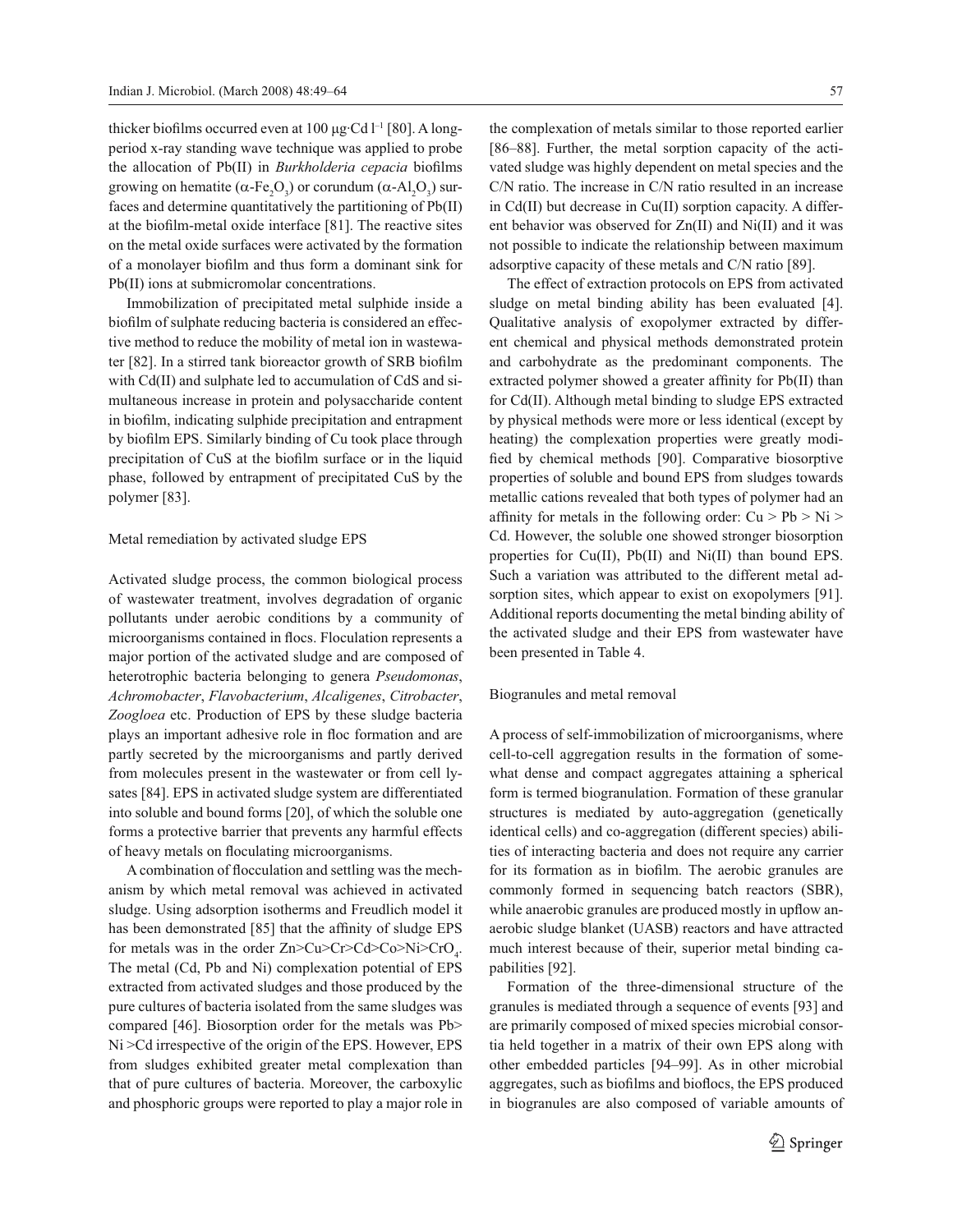| Dried activated sludge used in batch<br>system as a function of initial pH in<br>single- and bi-metallic condition.                                 | $Cr(VI)$ and $Ni(II)$                                                       | Mono-component equilibrium data fitted to both<br>Langmuir and Freundlich models, while the multi-<br>component sorption fitted to the later one.                                                                                | 124 |
|-----------------------------------------------------------------------------------------------------------------------------------------------------|-----------------------------------------------------------------------------|----------------------------------------------------------------------------------------------------------------------------------------------------------------------------------------------------------------------------------|-----|
| EPS extracted from activated sludge<br>of wastewater treatment plants used<br>at pH 7.0.                                                            | Cd(II), Cu(II), Pb(II)                                                      | Polarographic method studied the complexation<br>parameters of EPS with metals, binding sites and<br>complexation constant found linked to proteins,<br>polysaccharides and humic acid.                                          | 87  |
| Activated sludge used in batch and<br>continuous-flow stirred reactors,<br>biosorption in single and binary<br>component system.                    | Pb(II), 0.793 mM min <sup>-1</sup><br>$Cu(II)$ , 0.242 mM min <sup>-1</sup> | Equilibrium data fitted to Freundlich adsorption<br>isotherm, forward rate constants were deduced from<br>a mathematical model based on continuous system<br>(liquid) and batch system (solid phase)                             | 125 |
| Pretreated activated sludge (PAS)<br>in free- and immobilized<br>(Ca-alginate) form used at<br>pH 5.0 or less.                                      | Cu(II), Zn(II), Cr(III)                                                     | Adsorption rate higher in free PAS than in<br>immobilized ones due to polymeric matrix reaction,<br>sorption fitted to Langmuir isotherm, carboxyl<br>groups involved in metal binding.                                          | 126 |
| Dried activated sludge used in<br>batch systems, particle size<br><0.063 mm, pH 4.0, $20^{\circ}$ C.                                                | $Cu(II)$ , 294 mg g <sup>-1</sup>                                           | Equilibrium data fitted to Langmuir and Freundlich<br>isotherms and pseudo-second order kinetic model.                                                                                                                           | 14  |
| Dried sewage sludge (SS)<br>compared with water treatment<br>plant sludge, landfill leachate sludge<br>and anaerobically digested sewage<br>sludge. | Cd(II), $0.38$ mM $g^{-1}$ SS                                               | Equilibrium fitted to Langmuir isotherm, binding<br>occurs via an ion exchange as well as electrostatic<br>interaction between carboxylate groups and Cd(II).                                                                    | 15  |
| Dried activated sludge used<br>in batch systems.                                                                                                    | Cd(II), Pb(II)                                                              | Reaction fitted to pseudo-second-order rate<br>expression, equilibrium data fitted to both Langmuir<br>and Freundlich models, FT-IR analysis showed<br>binding with amide I group.                                               | 127 |
| Powdered waste sludge (PWS)<br>from paint industry used in batch<br>kinetics, particle size 64 µm,<br>pre-treatment with 1% $H_2O_2$ .              | Cu(II), $116$ mg g <sup>-1</sup>                                            | Pseudo-first and -second order kinetic models used<br>to correlate data, Langmuir isotherm found fit.                                                                                                                            | 128 |
| EPS produced by anaerobic<br>sludge of sulfate-reducing<br>bacteria used.                                                                           | Cd(II), 2720 mg $g^{-1}$ EPS                                                | Fourier transform infrared (FTIR) spectra<br>demonstrated hydroxyl and carboxyl groups of EPS<br>bind metal ions, sorption data fitted to Freundlich<br>isotherm.                                                                | 129 |
| EPS extracted from different<br>activated sludges used at<br>initial pH 4-8.                                                                        | $Cu(II)$ > $Pb(II)$ >><br>Cd(II)                                            | Differential pulse polarography (DPP) and Ruzic's<br>model used to investigate biosorption at the different<br>pH, presence of hydroxylated and solid forms of Pb<br>and Cu detected.                                            | 130 |
| flow anaerobic-anoxic-oxic system<br>in a biological nutrient removal<br>process used in batch system.                                              |                                                                             | Activated sludge from a continuous-<br>Cd(II), Ni(II), and Zn(II) Biosorption showed active and passive uptake<br>stages, kinetic data simulated by pseudo-second-<br>order rate equations and fitted to Freundlich<br>isotherm. | 131 |

Sludge system Metal removal Remarks Reference

**Table 4** Biosorption of heavy metals by activated sludge and their EPS

biogranules have been found to be much higher than that of bioflocs and biofilms [3]. Moreover, extracellular polymers likely play an important role in maintaining the structural and functional integrity of the granule. The spatial distribution of cells and EPS in the granules has been probed using a number of different stains [fluorescein-isothiocyanate

(FITC), concanavalin A (Con A) lectin conjugates, calcofluor white and SYTO [63] either singly or in combination [100–102].

The biogranules, by virtue of their physical characteristics and biochemical composition, particularly of EPS matrix, have been identified as potential biosorbent for heavy metals (Table 5). The biosorption of Zn(II) by acetate-fed aerobic granules was related to both the initial Zn(II) and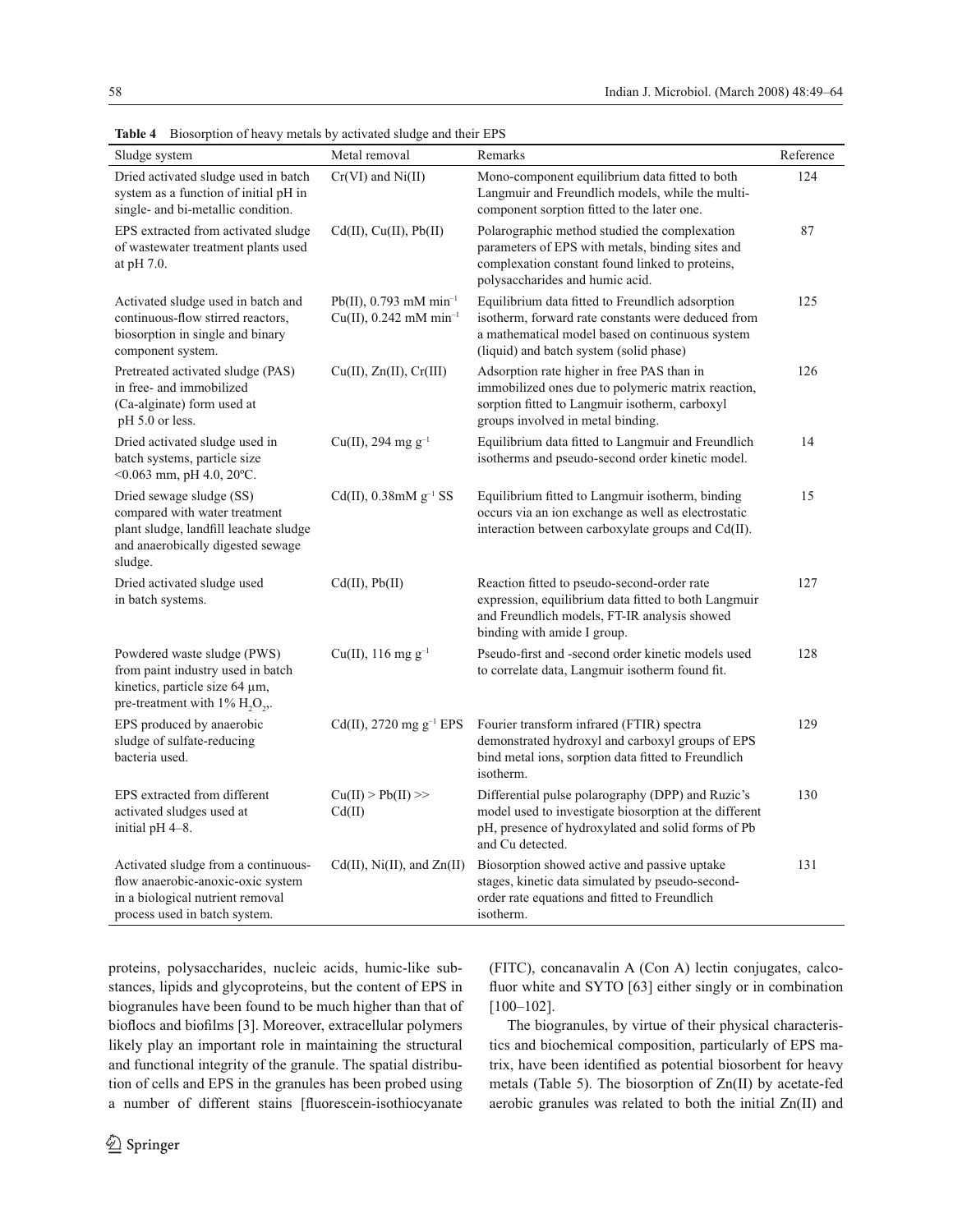granule concentrations [103]. The concentration gradient of Zn(II) was the main driving force for biosorption of the metal by the granules. The feasibility of aerobic granules as a novel type of biosorbent for the removal of individual  $Cd(II)$ ,  $Cu(II)$  and  $Zn(II)$  from aqueous solution has been assessed and it implies that aerobic granules are effective biosorbing agents for the removal of Cd(II), Cu(II) and Zn(II) from industrial wastewater [104].

#### **EPS and reduction nprecipitation of heavy metals**

One of the modern approaches for bioremediation of heavy metals is based on the ability of microorganisms to effectively catalyze changes in the oxidation states of metals that in turn influence their solubility. Certain heavy metals like, Cr, Mo, Se, U, Au can be immobilized following enzymatic reduction of these elements into an insoluble lower redox state. Under oxidizing conditions, they occur as highly soluble and mobile ions, however, under reducing conditions they usually form insoluble phases.

The ability of the extracellular polymeric substances to bind and possibly reduce heavy metals and radionuclides may represent a novel feature in some anaerobic organisms. EPS of *Shewanella oneidensis* MR-1 bind and reduce metals in association with specific lipoproteins. Resting cell suspensions when incubated anaerobically with U(VI)

**Table 5** Biosorption of heavy metals by biogranules

become surrounded by thin (nm) filamentous structures that were heavily mineralized with nanocrystalline uraninite  $(UO<sub>2</sub>)$  following reduction of U(VI). The EPS was able to bind and reduce metals in association with specific lipoproteins that include c-type cytochromes. However, the exact ultrastructure, composition, and mechanisms of cellular and extracellular components involved in metal reduction and precipitation are not completely understood [105]. Application of X-ray absorption near edge structure (XANES) spectroscopy showed reduction and immobilization of U(VI) in biofilms of sulfate reducing bacterium, *Desulfovibrio desulfuricans* G20 grown in flat-plate continuous-flow reactors. Uranium was immobilized in the biofilms as a result of two processes: (1) enzymatically and (2) chemically, by reacting with microbially generated  $H_2S$  and precipitated as uraninite [11].

Pseudomonas putida cultured as unsaturated biofilm on membranes overlaying iron-deficient solid media either containing potassium dichromate or dichromate coated hematite demonstrated enzymatic reduction of Cr(VI) and extracellular DNA binding of Cr(III) [24]. A mixed culture of SRB biofilm has also been investigated for their ability to reduce chromate to insoluble and less toxic trivalent form [106]. Mass balance studies showed that majority of chromate was transferred to insoluble form which accumulated at the base of the biofilm cells as sediment while bacterial biofilm did not retain significant amount of the metal. In another technical-scale bioremediation system, a

| <b>Biogranules</b>                                                                                        | Metal removal                                                                                                     | Remarks                                                                                                                                                           | Reference |
|-----------------------------------------------------------------------------------------------------------|-------------------------------------------------------------------------------------------------------------------|-------------------------------------------------------------------------------------------------------------------------------------------------------------------|-----------|
| Acetate-fed aerobic granules having<br>particle size 1.0 mm diameter used.                                | $Zn(II)$ , 270 mg g <sup>-1</sup>                                                                                 | Biosorption kinetics was related to the ratio<br>of initial metal concentration and granule<br>concentration.                                                     | 103       |
| Aerobic granules used in batch<br>system.                                                                 | Cd(II), 172.7 mg g <sup>-1</sup><br>Cu(II), 59.6 mg g <sup>-1</sup><br>$Zn(II)$ , 164.5 mg g <sup>-1</sup>        | Preparation of a general model based on<br>thermodynamics of biosorption including Langmuir,<br>Freundlich and Sips or Hill equations.                            | 104       |
| Aerobic granular sludge in<br>two-series batch experiments.                                               | Cu(II), 246.1 mg $g^{-1}$<br>$Zn(II)$ , 180 mg g <sup>-1</sup>                                                    | Two-kinetics model developed to fit the sorption<br>data, aerobic granules highly efficient for the<br>removal of dissolved Cu(II) and Zn(II) from<br>wastewater. | 12        |
| Aerobic granules in batch systems<br>used under different initial metal ion<br>and granule concentration. | Ce(IV), 357 mg g <sup>-1</sup>                                                                                    | Biosorption conformed first-order kinetics model.                                                                                                                 | 132       |
| Aerobic granular sludge used in<br>batch system at initial pH 2 - 7.                                      | Ni(II)                                                                                                            | A thermodynamic equilibrium isotherm fit the<br>experimental data, electrostatic attraction and ion-<br>exchange occurred between granules and metal<br>ions.     | 133       |
| Anaerobic granules prepared from<br>sludge of wastewater treatment<br>plant used in batch system.         | Pb(II), 1.23 mM $g^{-1}$<br>$Cd(II)$ , 0.53 mM $g^{-1}$<br>Cu(II), 0.87 mM $g^{-1}$<br>Ni(II), $0.44$ mM $g^{-1}$ | Equilibrium data fitted in Langmiur isotherm model,<br>non-viable biomass treated with Ca showed better<br>efficiency.                                            | 134       |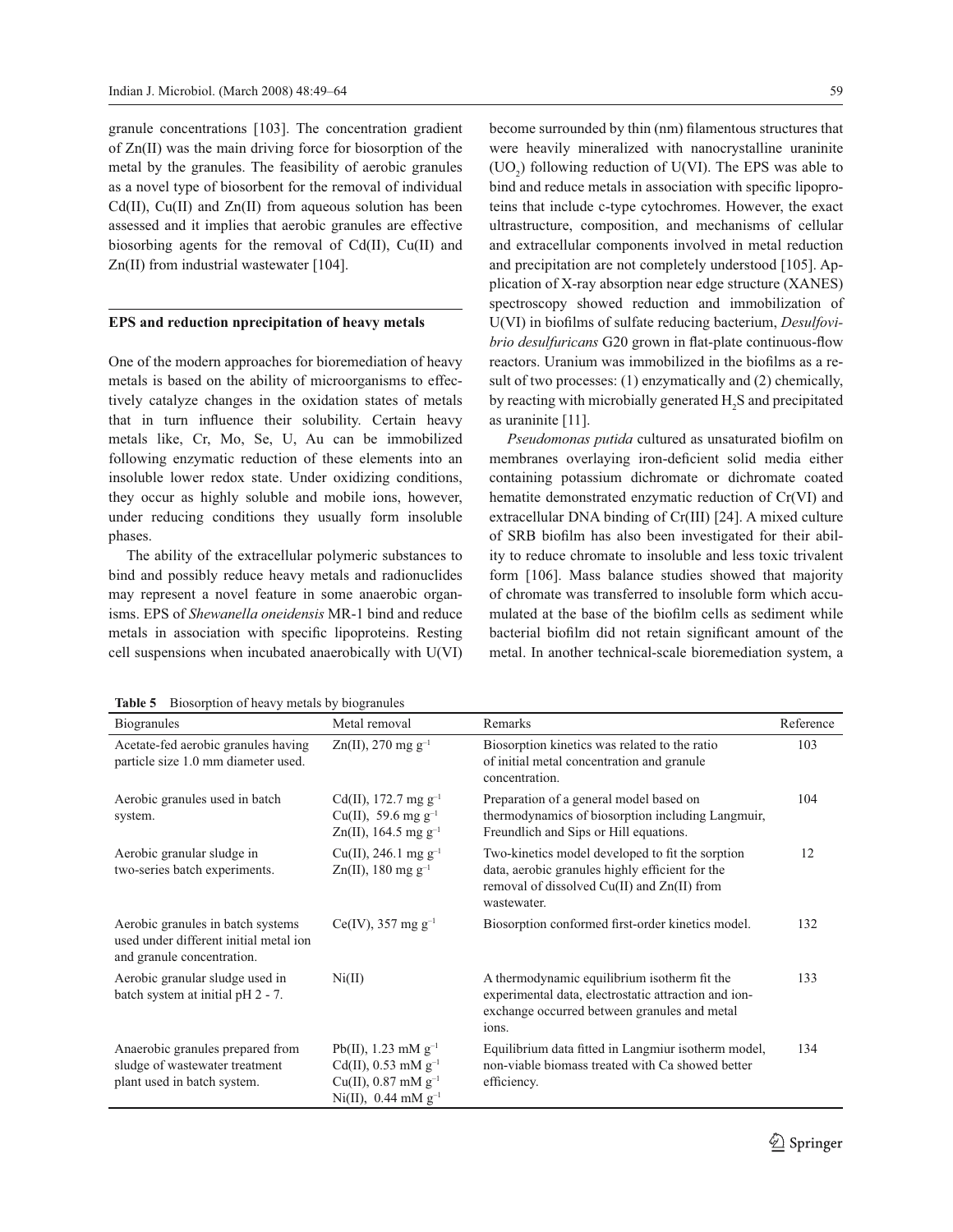packed-bed bioreactor containing Hg(II)-reducing bacterial biofilms was used for treatment of contaminated wastewater [107]. In this process, the mercury load of wastewater decreased by up to 99% during its flow through the bioremediation system. Residual Hg was removed from the reactor effluent by physical adsorption and biological reduction.

## **Conclusion**

In conclusion, extracellular polymeric substances are abundant and seem to be ubiquitous in microbial cultures as well as aggregates of diverse types formed under different ecological conditions. They are best defined as bound and soluble EPS by the methods used in their extraction or separation rather than by their physical states. Production of EPS is greatly enhanced under so-called stressful cultural conditions imposed by nutrient limitations and toxic substances including heavy metals. Studies on interactions between metals and EPS produced by bacteria have established the phenomenon of biosorption as one of the vital processes in bioremediation of toxic heavy metal contaminated waste water systems, the components of EPS as a whole playing the central role. However, the structural complexity of the EPS contributed by its major components (polysaccharides, proteins and nucleic acids) has made it difficult to elucidating the functional role and relative contribution of each EPS component in biosorption of metal(s). It is urged to develop a simple model system which will provide an insight into the basic mechanism(s) of EPS-metal binding, highlight the specific role of each EPS component and justify the interaction(s) amongst the components thereof. Such an understanding will aid in engineering the extracellular polymeric substances with enhanced characteristics of metal sorption for effective bioremediation of heavy metals of environmental concern.

**Acknowledgements** This research was partly supported through Deutscher Akademischer Austausch Dienst (DAAD) Fellowship to A. Pal.

#### **References**

- 1. Wingender J, Neu TR and Flemming HC (1999) What are bacterial extracellular polymeric substances? In: Microbial Extracellular Polymeric Substances (Wingender J, Neu TR, Flemming HC eds). Springer, Berlin, pp 1–20
- 2. Sutherland IW (2001a) Biofilm exopolysaccharides: a strong and sticky framework. Microbiology 147:3–9
- 3. Tay JH, Liu QS and Liu Y (2001) The role of cellular polysaccharides in the formation and stability of aerobic granules. Lett Appl Microbiol 33:222–226
- 4. Comte S, Guibaud G and Baudu M (2006a) Relations between extraction protocols for activated sludge extracellular polymeric substances (EPS) and EPS complexation properties Part I. Comparison of the efficiency of eight EPS extraction methods. Enz Microbial Technol 38:237–245
- 5. Gutnick DL and Bach H (2000) Engineering bacterial biopolymers for the biosorption of heavy metals; new products and novel formulations. Appl Microbiol Biotechnol 54: 451–460
- 6. Gehrke T, Telegdi J, Thierry D and Sand W (1998) Importance of extracellular polymeric substances from *Thiobacillus ferroxidans* for bioleaching. Appl Environ Microbiol 64: 2743–2747
- 7. Gadd GM (2000) Bioremedial potential of microbial mechanisms of metal mobilization and immobilization. Curr Opin Biotechnol 11:271–279
- 8. Kotrba P and Ruml T (2000) Bioremediation of heavy metal pollution exploiting constituents, metabolites and metabolic pathways of livings. A review Collect. Czech Chem Commun 65:1205–1247
- 9. Liu QS, Tay JH and Liu Y (2003) Substrate concentrationindependent aerobic granulation in sequential aerobic sludge blanket reactor. Environ Technol 24:1235–1242
- 10. van Hullebusch ED, Zandvoort MH and Lens PNL (2003) Metal immobilisation by biofilms: Mechanisms and analytical tools. Rev Environ Sci Biotechnol 2:9–33
- 11. Beyenal H, Sani RK, Peyton BM, Dohnalkova AC, Amonette JE and Lewandowski Z (2004) Uranium immobilization by sulfate-reducing biofilms. Environ Sci Technol 38:2067–2074
- 12. Xu H, Tay JH, Foo SK, Yang SF and Liu Y (2004) Removal of dissolved copper (II) and zinc (II) by aerobic granular sludge Water. Sci Technol 50:155–160
- 13. Ozdemir G, Ceyhan N and Manav E (2005) Utilization of an exopolysaccharide produced by *Chryseomonas luteola* TEM05 in alginate beads for adsorption of cadmium and cobalt ions. Biores Technol 96:1677–1682
- 14. Gulnaz O, Saygideger S and Kusvuran E (2005) Study of Cu(II) biosorption by activated sludge: effect of physicochemical properties and kinetic studies. J Haz Mat 120: 193–200
- 15. Choi SB and Yun YN (2006) Biosorption of cadmium by various types of dried sludge: anequilibrium study and investigations of mechanism. J Haz Mat 138:378–383
- 16. Morris JM and Meyer JS (2006) Extracellular and intracellular uptake of zinc by photosynthetic biofilm matrix. Bull Environ Contam Toxicol 77:30–35
- 17. Geesey GG (1982) Microbial exopolymers: ecological and economic considerations. ASM News 48:9–14
- 18. Characklis WG and Wilderer PA (1989) Glossary. In: Structure and function of biofilms (Characklis WG and Wilderer PA eds). Wiley, Chichester, pp 369–371
- 19. Nielsen PH and Jahn A (1999) Extraction of EPS. In: Microbial extracellular polymeric substances (Wingender J, Neu TR and Flemming HC eds). Springer, Berlin, pp 49–72
- 20. Laspidou CS and Rittmann BE  $(2002)$  A unified theory for extracellular polymeric substances, soluble microbial products, and active and inert biomass. Water Res 36:2711–2720
- 21. Sheng GP, Yu HQ and Yue Z (2006) Factors influencing the production of extracellular polymeric substances by *Rhodopseudomonas acidophila.* Int Biodeter Biodeg 58:289–293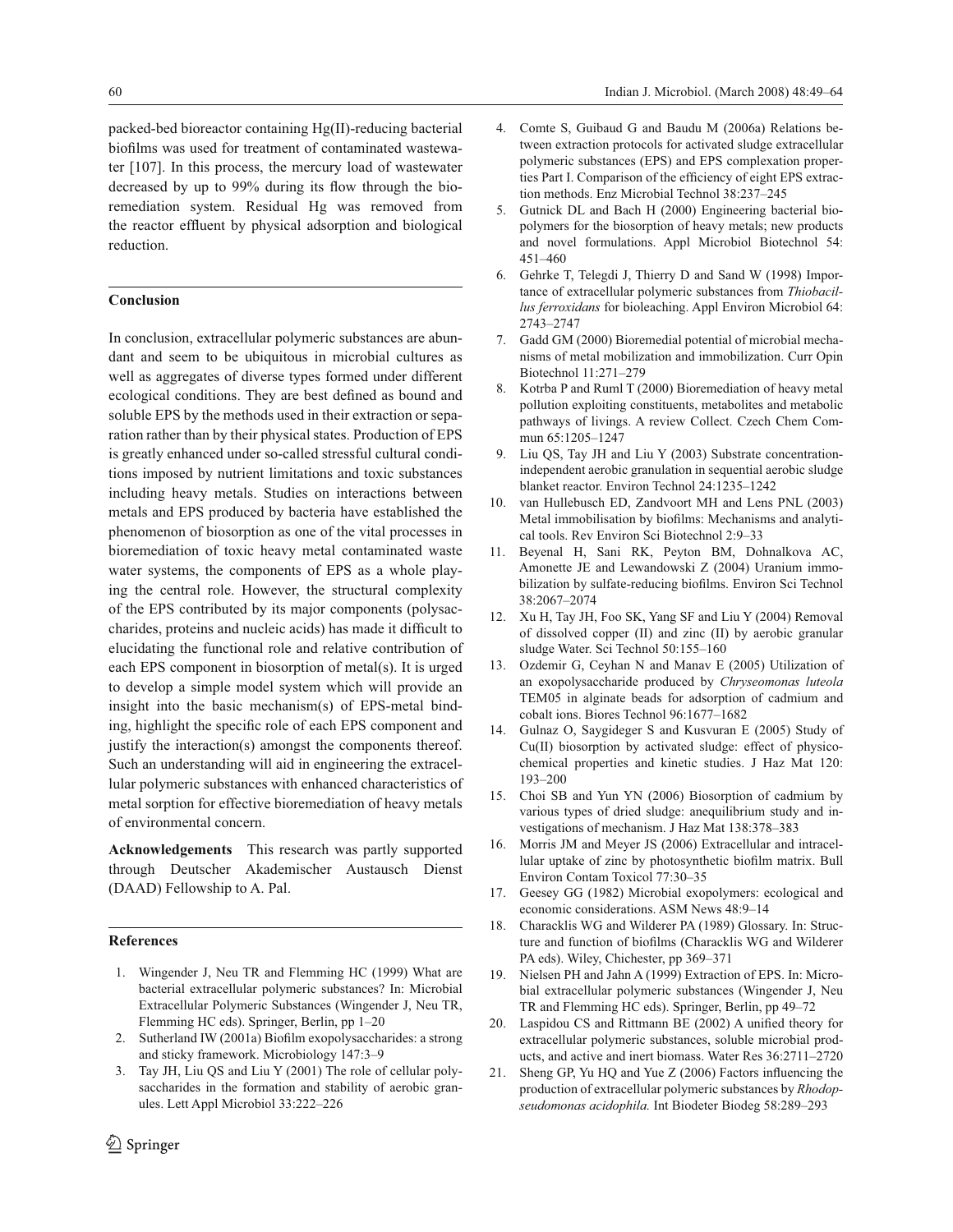- 22. Neal AL, Dublin SN, Taylor J, Bates DJ, Burns JL, Apkarian R and DiChristina TJ (2007) Terminal electron acceptors influence the quantity and chemical composition of capsular exopolymers produced by anaerobically growing *Shewanella* spp. Biomacromolecules 8:166–74
- 23. Sheng GP, Yu HQ and Yue ZB (2005a) Production of extracellular polymeric substances from *Rhodopseudomonas acidophila* in presence of toxic substances. Appl Microbiol Biotechnol 69:216–222
- 24. Priester JH, Olson SG, Webb SM, Neu MP, Hersman LE and Holden PA (2006) Enhanced exopolymer production and chromium stabilization in *Pseudomonas putida* unsaturated biofilms. Appl Environ Microbiol 72:1988–1996
- 25. Nichols CAM, Garon S, Bowman JP, Raguenes G and Guezennec J (2004) Production of exopolysaccharides by Antartic marine bacterial isolates. J Appl Microbiol 96:1057–1066
- 26. Qin L, Liu QS, Yang SF, Tay JH and Liu Y (2004) Stressful conditions-induced production of extracellular polysaccharides in aerobic granulation process. Civil Eng Res 17: 49–51
- 27. Liu YQ, Liu Y and Tay JH (2004) The effects of extracellular polymeric substances on the formation and stability of biogranules. Appl Microbiol Biotechnol 65:143–148
- 28. Jahn A and Nielsen PH (1995) Extraction of extracellular polymeric substances (EPS) from biofilms using cation exchange resin. Wat Sci Technol 32:157–164
- 29. Denkhaus E, Meisen S, Telgheder U and Wingender J (2007) Chemical and physical methods for characterisation of biofilms. Microchim Acta 158:1-27
- 30. Zhang X, Bishop PL and Kinkle BK (1999) Comparison of extraction methods for quantifying extracellular polymers in biofilms. Wat Sci Technol 39:211-218
- 31. Wuertz S, Spaeth R, Hindenberger A, Grieba T, Flemming HC and Wilderer PA (2001) A new method for extraction of extracellular polymeric substances from biofilms and activated sludge suitable for direct quantification of sorbed metals. Water Sci Technol 43:25–31
- 32. Li XG, Cao HB, Wu JC, Zhong FL and Yu KT (2002) Enhanced extraction of extracellular polymeric substances from biofilms by alternating current. Biotechnol Lett 24:619-621
- 33. Azeredo J, Henriques M, Sillankorva S and Oliveira R  $(2003)$  Extraction of exopolymers from biofilms: the protective effect of glutaraldehyde. Water Sci Technol 47:175–179
- 34. Liu H and Fang HP (2002) Characterization of electrostatic binding sites of extracellular polymers by linear programming analysis of titration data. Biotechnol Bioeng 80: 806–811
- 35. Wilén BN, Jin B and Lant P (2003) The influence of key chemical constituents of activated sludge on surface and flocculating properties. Water Res 37:2127-2139
- 36. Sheng GP, Yu HQ and Yu Z (2005b) Extraction of extracellular polymeric substances from the photosynthetic bacterium *Rhodopseudomonas acidophila*. Appl Microbiol Biotechnol 67:125–130
- 37. Flemming HC and Wingender J (2001) Relevance of microbial extracellular polymeric substances (EPSs) Part 1 Structural and ecological aspects. Water Sci Technol 43:1–8
- 38. Sutherland IW (2001b) The biofilm matrix an immobilized but dynamic microbial environment. Trends Microbiol 9: 222–227
- 39. Guezennec J (2002) Deep-sea hydrothermal vents: A new source of innovative bacterial exopolysaccharides of biotechnological interest. J Ind Microbiol Biotechnol 29: 204–208
- 40. De Philippis R, Sili C, Paperi R and Vincenzini M (2001) Exopolysaccharide-producing cyanobacteria and their possible exploitation: A review. J Appl Phycol 13:293–299
- 41. Allison DG (2003) The biofilm matrix Biofouling 19: 139–150.
- 42. Sutherland IW (1990) Biotechnology of exopolysaccharides Cambridge, Cambridge University Press
- 43. Mack D, Fischer W, Krokotsch A, Leopold K, Hartmann R, Egge H and Laufs R (1996) The intracellular adhesion involved in biofilm accumulation of *Staphylococcus epidermidis* is a linear ß-1,6-linked glucsaminoglycan: purification and structural analysis. J Bacteriol 178:175–183
- 44. Beech I, Hanjagsit L, Kalaji M, Neal AL and Zinkevich V (1999) Chemical and structural characterization of exopolymers produced by Pseudomonas sp. NCIMB 2021 in continuous culture. Microbiology 145:1491–1497
- 45. Jahn A, Griebe T and Nielson PH (2000) Composition of *Pseudomonas putida* biofilms: accumulation of protein in the biofilm matrix. Biofouling 14:49-57
- 46. Guibaud G, Comte S, Bordas F, Dupuy S and Baudu M (2005) Comparison of the complexation potential of extracellular polymeric substances (EPS), extracted from activated sludges and produced by pure bacteria strains, for cadmium, lead and nickel. Chemosphere 59:629–638
- 47. Xie B, Gu JD and Li XY (2006) Protein profiles of extracellular polymeric substances and activated sludge in a membrane biological reactor by 2-dimensional gel electrophoresis. Water Sci Technol 6:27–33
- 48. Frolund B, Palmgren R, Keiding K and Nielsen PH (1996) Extraction of extracellular polymers from activated sludge using a cation exchange resin. Water Res 30:1749–1758
- 49. Sutherland IW (1999) Polysaccharases in biofilms-sourceaction–consequences! In: Microbial Extracellular Polymeric Substances (Wingender J, Neu TR and Flemming HC eds). Springer, Berlin, pp 201–230
- 50. Wingender J, Jaeger KE and Flemming HC (1999) Interaction between extracellular polysaccharides and enzymes. In: Microbial Extracellular Polymeric Substances (Wingender J, Neu TR and Flemming HC eds). Springer, Berlin, pp 231–251
- 51. Watanabe M, Suzuki Y, Sasaki K, Nakashimada Y and Nishio N (1999) Flocculating property of extracellular polymeric substance derived from a marine photosynthetic bacterium, *Rhodovulum* sp. J Biosci Bioengg 87:625–629
- 52. Noparatnaraporn N, Watanabe M, Choorit W and Sasaki K (2000) Production of RNA by a marine photosynthetic bacterium, *Rhodovulum* sp. Biotechnol Lett 22:1867–1870
- 53. Whitchurch CB, Tolker-Nielsen T, Ragas PC and Mattick JS (2002) Extracellular DNA required for bacterial biofilm formation. Science 295:1487
- 54. Steinberger RE and Holden PA (2004) Macromolecular composition of unsaturated *Pseudomonas aeruginosa* biofilms with time and carbon source. Biofilms  $1:37-47$
- 55. Steinberger RE and Holden PA (2005) Extracellular DNA in single- and multiple-species unsaturated biofilms. Appl Environ Microbiol 71:5404–5410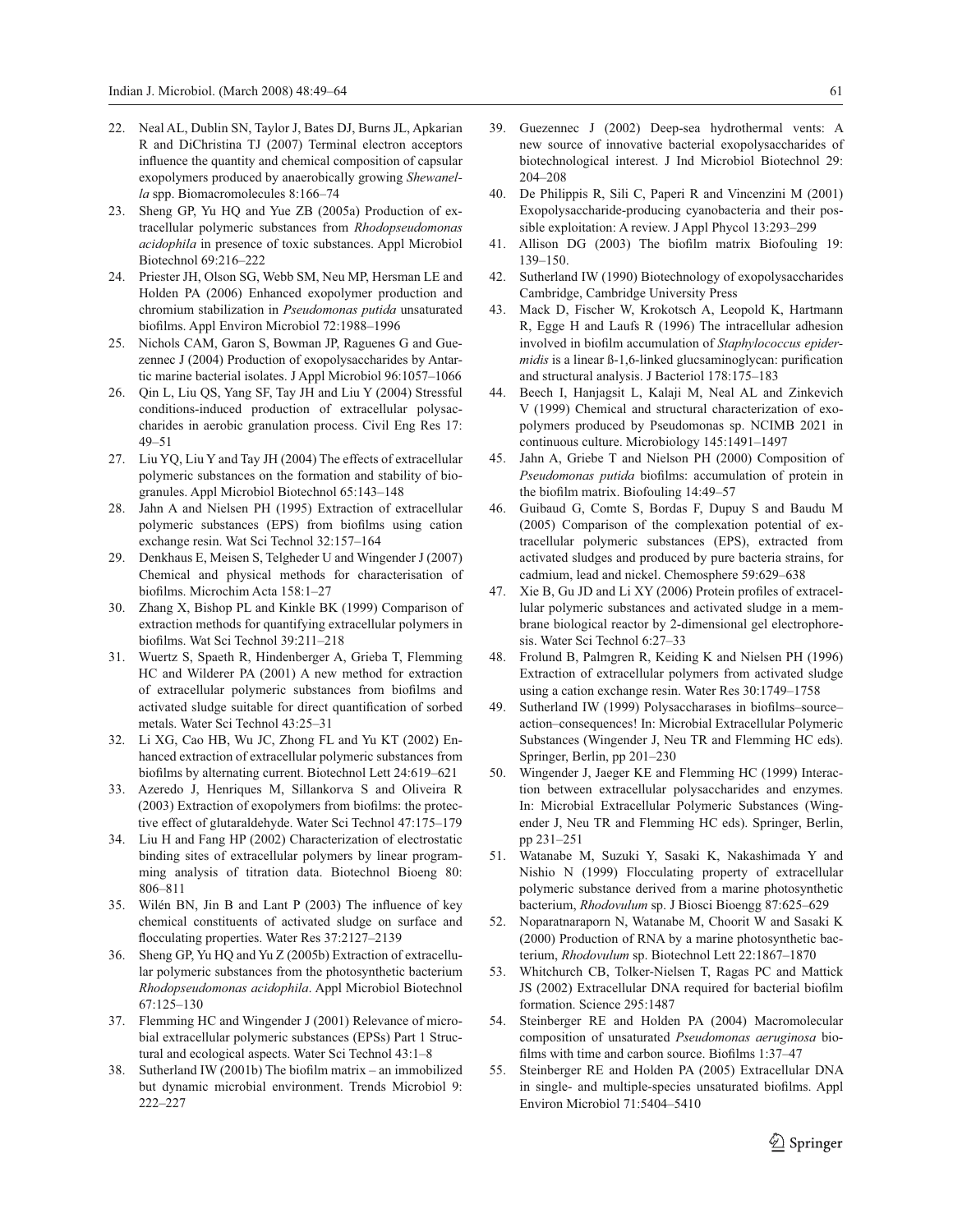- 56. Salehizadeh H and Shojaosadati SA (2003) Removal of metal ions from aqueous solution by polysaccharide produced from *Bacillus firmus*. Water Res 37:4231-4235
- 57. Kachlany SC, Levery SB, Kim JS, Reuhs BL, Lion LW and Ghiorse WC (2001) Structure and carbohydrate analysis of the exopolysaccharide capsule of *Pseudomonas putida* G7. Environ Microbiol 3:774–784
- 58. Gavrilescu M (2004) Removal of heavy metals from the environment by biosorption. Eng Life Sci 4:219–232
- 59. Santamaria M, Diaz-Marreto AR, Hernandez J, Uutierrez-Navarro AM and Corzo J (2003) Effect of thorium on the growth and capsule morphology of *Bradyrhizobium.* Environ Microbiol 5:916–924
- 60. Geesey GG and Jang L (1989) Interactions between metal ions and capsular polymers. In: Bacterial interactions with metallic ions (Beveridge T and Doyle RJ eds). John Wiley and Sons, New York, NY, pp 325–357
- 61. Mejare M and Bulow L (2001) Metal-binding proteins and peptides in bioremediation and phytoremediation of heavy metals. Trend Biotechnol 19:67–73
- 62. Beech IB and Sunner J (2004) Biocorrosion: towards understanding interactions between biofilms and metals. Curr Opin Biotechnol 15:181–186
- 63. Chen JH, Lion, LW, Ghiorse WC and Schuler ML (1995) Mobilization of adsorbed cadmium and lead in aquifer material by bacterial extracellular polymers. Water Res 29:421–430
- 64. Foster LJR, Moy YP and Rogers PL (2000) Metal binding capabilities of *Rhizobium etli* and its extracellular polymeric substances. Biotechnol Lett 22:1757–1760
- 65. Pulsawat W, Leksawasdi N, Rogers PL and Foster LJR (2003) Anions effects on biosorption of Mn(II) by extracellular polymeric substance (EPS) from *Rhizobium etli.* Biotechnol Lett 25:1267–1270
- 66. Prado Acosta M, Valdman E, Leite SGF, Battaglini F and Ruzal SM (2005) Biosorption of copper by *Paenibacillus polymyxa* cells and their exopolysaccharide World J Microbiol Biotechnol 21:1157–1163
- 67. Yilmaz IE (2003) Metal tolerance and biosorption capacity of *Bacillus circulans* strain EB1. Res Microbiol 154:409–415
- 68. Morillo JA, Aguilera M., Ramoz-Cormenzana A and Monteoliva Sanchez M. (2006) Production of a metal-binding exopolysaccharide by *Paenibacillus jamilae* using two-phase olive-mill waste as fermentation substrate. Curr Microbiol 53:189–193
- 69. Beech IB and Cheung CWS (1995) Interactions of exopolymers produced by sulphate reducing bacteria with metal ions Int Biodeter Biodegrad 35:59–72
- 70. Chen B, Utgikar VP, Harmon SM, Tabak HH, Bishop DF and Govind R (2000) Studies on biosorption of zinc(II) and copper (II) *Desulfovibrio desulfurican*. Int Biodeter Biodegrad 46:11–18
- 71. Bridge TAM, White C and Gadd GC (1999) Extracellular metal binding activity of the bacterium *Desulfococcus multivorans.* Microbiology 145:2987–2992
- 72. Omoike A, Chorover J, Kwon KD and Kubici JD (2004) Adhesion of bacterial exopolymers to a-FeOOH: Innersphere complexation of phosphodiester groups. Langmuir 20:11108–11114
- 73. Flemming HC (2002) Biofouling in water systems cases, causes and countermeasures. Appl Microbiol Biotechnol 59: 629–640
- 74. Wimpenny J, Manz W and Szewzyk U (2000) Heterogeneity in biofilms. FEMS Microbiol Rev 24:661-671
- 75. Flemming HC (1995) Sorption sites in biofilms. Water Sci Technol 32:27–33
- 76. Horn H and Morgenroth E (2006) Transport of oxygen, sodium chloride, and sodium nitrate in biofilms. Chem Eng Sci 61:1347–1356
- 77. Jang A, Kim SM, Kim SY, Lee SG and Kim IS (2001) Effect of heavy metals (Cu, Pb, and Ni) on the compositions of EPS in biofilms. Water Sci Technol 43:41-48
- 78. Teitzel GM and Parsek MR (2003) Heavy metal resistance of biofilm and planktonic Pseudomonas aeruginosa. Appl Environ Microbiol 69:2313–2320
- 79. Langley S and Beveridge T J (1999) Metal binding by *Pseudomonas aeruginosa* PAO1 is influenced by growth of the cells as a biofilm. Can J Microbiol 45:616-622
- 80. Hill WR, Bednarek AT and Larsen IL (2000) Cadmium sorption and toxicity in autotrophic biofilms. Can J Fish Aquat Sci 57:530–537
- 81. Templeton AS, Trainor TP, Traina SJ, Spormann AM and Brown GE (2001) Pb(II) distributions at **biofilm-metal** oxide interfaces. Proc Natl Acad Sci 98:11897–11902
- 82. Webb JS, McGinness S and Lappin-Scott HM (1998) Metal removal by sulphate-reducing bacteria from natural and constructed wetlands. J Appl Microbiol 84:240–248
- 83. White C and Gadd GM (2000) Copper accumulation by sulfate-reducing bacterial biofilms. FEMS Microbiol Lett 83: 313–318
- 84. Spaeth R and Wuertz S (2000) Extraction and quantification of extracellular polymeric substances from wastewater. In: Biofilms Investigative Methods and Applications (Flemming C, Szewzyk U and Griebe T eds). Technomic Publishing, Lancaster, USA, pp 195–209
- 85. Liu Y, Lam MC and Fan P (2001) Adsorption of heavy metals by EPS of activated sludge. Water Sci Tecnol 33: 59–66
- 86. Singh S, Pradhan S and Rai LC (2000) Metal removal from single and multimetallic systems by different biosorbent materials as evaluated by differential pulse anodic stripping voltammetry. Process Biochem 36:175–182
- 87. Guibaud G, Tixier N, Bouju A and Baudu M (2003) Relation between extracellular polymers' composition and its ability to complex Cd, Cu and Pb. Chemosphere 52:1701–1710
- 88. Liu Y and Fang HHP (2003) Influence of extracellular polymeric substances (EPS) on flocculation, settling and dewatering of activated sludge. Crit Rev Environ Sci Technol 33: 237–273
- 89. Yuncu B, Sanin FD and Yetis U (2006) An investigation of heavy metal biosorption in relation to C/N ratio of activated sludge. J Haz Mat 137:990–997
- 90. Comte S, Guibaud G and Baudu M (2006b) Relations between extraction protocols for activated sludge extracellular polymeric substances (EPS) and complexation properties of Pb and Cd with EPS Part II. Consequences of EPS extraction methods on  $Pb^{2+}$  and  $Cd^{2+}$  complexation. Enz Microbial Technol 38:246–252
- 91. Comte S, Guibaud G and Baudu M (2006c) Biosorption properties of extracellular polymeric substances (EPS) resulting from activated sludge according to their type: soluble or bound. Process Biochem 41:815–823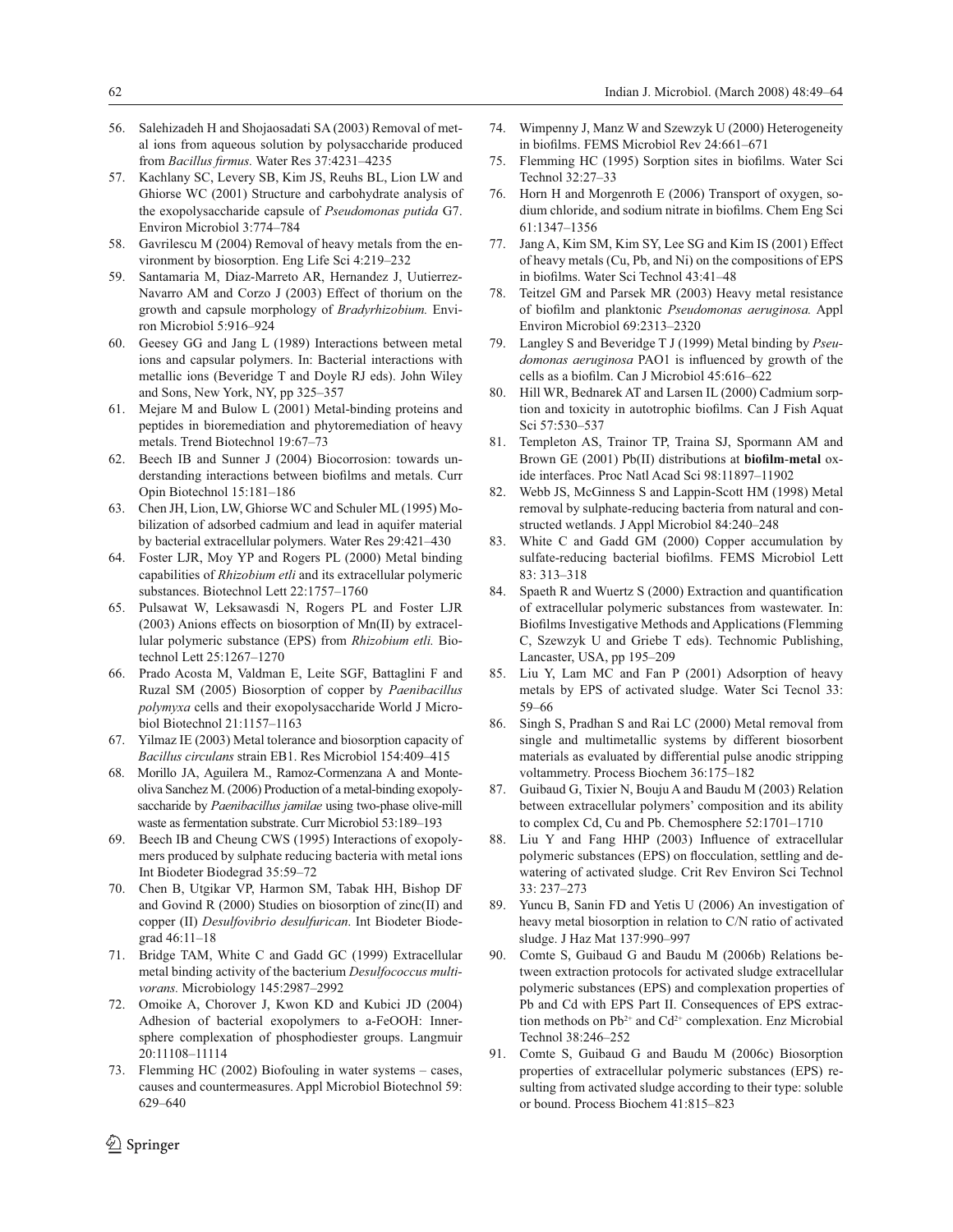- 92. Liu Y and Tay JH (2004) State of the art of biogranulation technology for wastewater treatment. Biotechnol Adv 22: 533–563
- 93. Liu Y and Tay JH. (2002) The essential role of hydrodynamic shear force in the formation of biofilm and granular sludge. Water Res 36:1653–1665
- 94. Jang A, Yoon YH, Kim IS, Kim KS and Bishop PL (2003) Characterization and evaluation of aerobic granules in sequencing batch reactor. J Biotechnol 105: 71–82
- 95. Meyer RL, Saunders AM, Zeng RJ, Keller J and Blackall LL (2003) Microscale structure and function of anaerobic–aerobic granules containing glycogen accumulating organisms. FEMS Microbiol Ecol 45:253–261
- 96. Tsuneda S, Nagano T, Hoshino T, Ejiri Y, Noda N and Hirata A (2003) Characterization of nitrifying granules produced in an aerobic upflow fluidized bed reactor. Water Res 37: 4965– 4973
- 97. Lin YM, Liu Y and Tay JH (2003) Development and characteristics of phosphorous-accumulating granules in sequencing batch reactor. Appl Microbiol Biotechnol 62: 430–435
- 98. Liu Y, Yang SF and Tay JH (2003) Elemental compositions and characteristics of aerobic granules cultivated at different substrate N/C ratios. Appl Microbiol Biotechnol 61: 556–561
- 99. Yang SF, Liu Y and Tay JH (2003) A novel granular sludge sequencing batch reactor for removal of organic and nitrogen from wastewater. J Biotechnol 106:77–86
- 100. McSwain BS, Irvine RL, Hausner M and Wilderer PA (2005) Composition and distribution of extracellular polymeric substances in aerobic flocs and granular sludge. Appl Environ Microbiol 71:1051–1057
- 101. Wang ZW, Liu Y and Tay JH (2005) Distribution of EPS and cell surface hydrophobicity in aerobic granules. Appl Microbiol Biotechnol 69:469–473
- 102. Chen MY, Lee DJ and Tay JH (2007) Distribution of extracellular polymeric substances in aerobic granules. Appl Microbiol Biotechnol 73:1463–1469
- 103. Liu Y, Yang SF, Tan SF, Lin YM and Tay JH (2002) Aerobic granules: a novel zinc biosorbent. Lett Appl Microbiol 35: 548–551
- 104. Liu Y, Xu HL, Yang SF and Tay J H (2003) A general model for biosorption of  $Cd^{2+}$ ,  $Cu^{2+}$  and  $Zn^{2+}$  by aerobic granules. J Biotechnol 102:233 –239
- 105. Dohnalkova A, Marshall MJ, Kennedy DW, Gorby YA, Shi L, Beliaev A, Apkarian R and Fredrickson JK (2005) The role of bacterial exopolymers in metal sorption and reduction. Microsc Microanal 11:16–117
- 106. Smith WL and Gadd GM (2000) Reduction and precipitation of chromate by mixed culture sulphate-reducing bacterial biofilms. J Appl Microbiol 88:983-991
- 107. Canstein H, Li Y, Leonhäuser J, Haase E, Felske A, Deckwer WD and Wagner-Döbler I (2002) Spatially oscillating activity and microbial succession of mercury-reducing biofilms in a technical-scale bioremediation system. Appl Environ Microbiol 68:1938–1946
- 108. Quintero EJ and Weiner RM (1995) Evidence for the adhesive function of the exopolysaccharide of *Hyphomonas* MHS-3 in its attachment to surfaces. Appl Environ Microbiol 61:1897–1903
- 109. Kim SY, Kim JH, Kim CJ and Oh DK (1996) Metal adsorption of the polysaccharide produced from *Methylobacterium organophilum.* Biotechnol Lett 18:1161–1164
- 110. Loaëc M, Olier, R and Guezennec J. (1997) Uptake of lead, cadmium and zinc by a novel bacterial exopolysaccharide. Water Res 31:1171–1179
- 111. Pirog TP, Kovalenko, MA, Kuzminskaya YuV and Votselko SK (2004) Physicochemical properties of the microbial exopolysaccharide ethapolan synthesized on a mixture of growth substrates. Microbiology 73:14–18
- 112. Klock JH, Weiland A, Seifert R and Michaelis W (2007) Extracellular polymeric substances (EPS) from cyanobacterial mats: characterization and isolation method optimization Marine Biol DOI 10.1007/s00227-007-0754-5
- 113. Kazy SK, Sar P, Singh SP, Sen AK and D'Souza SF (2002) Extracellular polysaccharides of a copper-sensitive and copper-resistant *Pseudomonas aeruginosa* strain: synthesis, chemical nature and copper binding World. J Microbiol Biotechnol 18:583–588
- 114. Iyer A, Mody, K and Jha B (2004) Accumulation of hexavalent chromium by an exopolysaccharide producing marine *Enterobacter cloaceae.* Mar Pollut Bull 49: 974–977
- 115. Finlay JA, Allan VJ, Conner A, Callow ME, Basnakova G and Macaskie LE (1999) Phosphate release and heavy metal accumulation by biofilm- immobilized and chemicallycoupled cells of a *Citrobacter* sp. pre-grown in continuous culture. Biotechnol Bioeng 63:87–97
- 116. Qureshi FM, Badar U and Ahmed N (2001) Biosorption of copper by a bacterial biofilm on a flexible polyvinyl chloride conduit. Appl Environ Microbiol 67:4349–52
- 117. Templeton AS, Trainor TP, Spormann AM, Newville M, Sutton SR, Dohnalkova A, Gorby Y and Brown GE (2003) Sorption versus biomineralization of Pb(II) within Burkholderia cepacia biofilms. Environ Sci Technol 37: 300–3007
- 118. Beyenal H and Lewandowski Z (2004) Dynamics of lead immobilization in sulfate reducing biofilms. Water Res 38: 2726–2736
- 119. Hu Z, Hidalgo G, Houston PL, Hay AG, Shuler ML, Abruña HD, Ghiorse WC and Lion LW (2005) Determination of spatial distributions of zinc and active biomass in microbial biofilms by two-photon laser scanning microscopy. Appl Environ Microbiol 71:4014–4021
- 120. Zhang X, Brussee K, Coutinho CT and Rooney-Varga JN (2006) Chemical stress induced by copper: examination of a biofilm system. Water Sci Technol 54:191-919
- 121. Kang SY, Bremer PJ, Kim KW and McQuillan AJ (2006) Monitoring metal ion binding in single-layer *Pseudomonas aeruginosa* biofilms using ATR-IR spectroscopy. Langmuir 22:286–291
- 122. Lameiras S, Quintelas S and Tavares T (2007) Biosorption of  $Cr(VI)$  using bacterial biofilm supported on granular activated carbon and on zeolite Biores Technol DOI: 10.1016/j.biortech.2007.01.040
- 123. Hu Z, Jin J, Abruña HD, Houston PL, Hay AG, Ghiorse WC, Shuler ML, Hidalgo G and Lion LW (2007) Spatial distributions of copper in microbial biofilms by scanning electrochemical microscopy. Environ Sci Technol 41:936–41
- 124. Aksu Z, Acikel U, Kabasakal E and Tezer S (2002) Equilibrium modeling of individual and simultaneous biosorp-